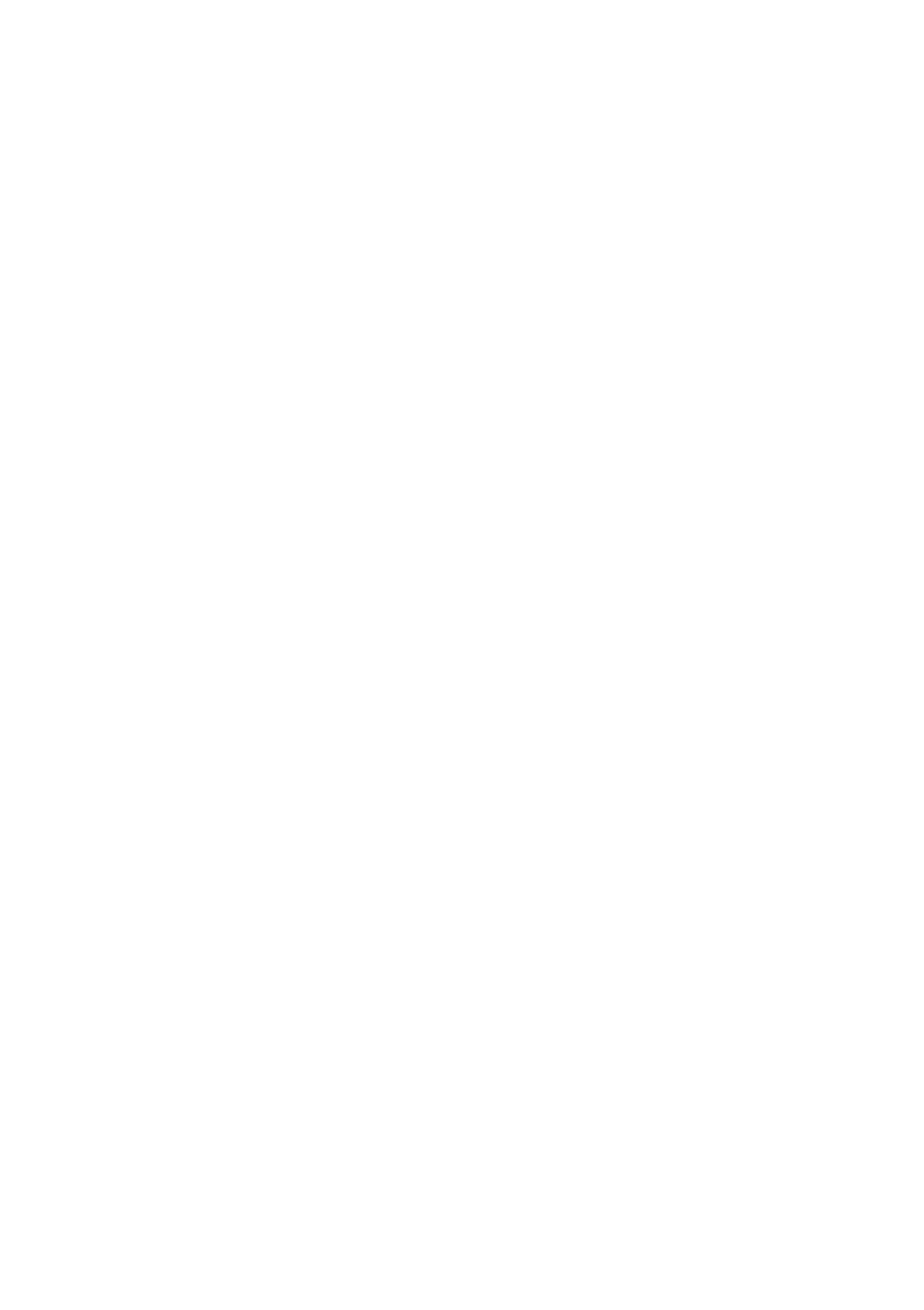# 1

# **Contents**

|                                                         | Page           |
|---------------------------------------------------------|----------------|
| Foreword                                                | $\overline{2}$ |
| 1. Introduction                                         | 3              |
| 2. Indicators: some useful background                   | 5              |
| 3. The anatomy of an indicator                          | 9              |
| 4. Understanding variation                              | 13             |
| 5. Changing hearts and minds                            | 18             |
| 6. Frequently asked questions                           | 21             |
| 7. Criteria for good indicators and good indicator sets | 23             |
| 8. Ten myths about indicators                           | 28             |
| 9. Glossary                                             | 30             |
| 10. Further reading                                     | 33             |
| Appendix A: Full anatomy of an indicator                | 35             |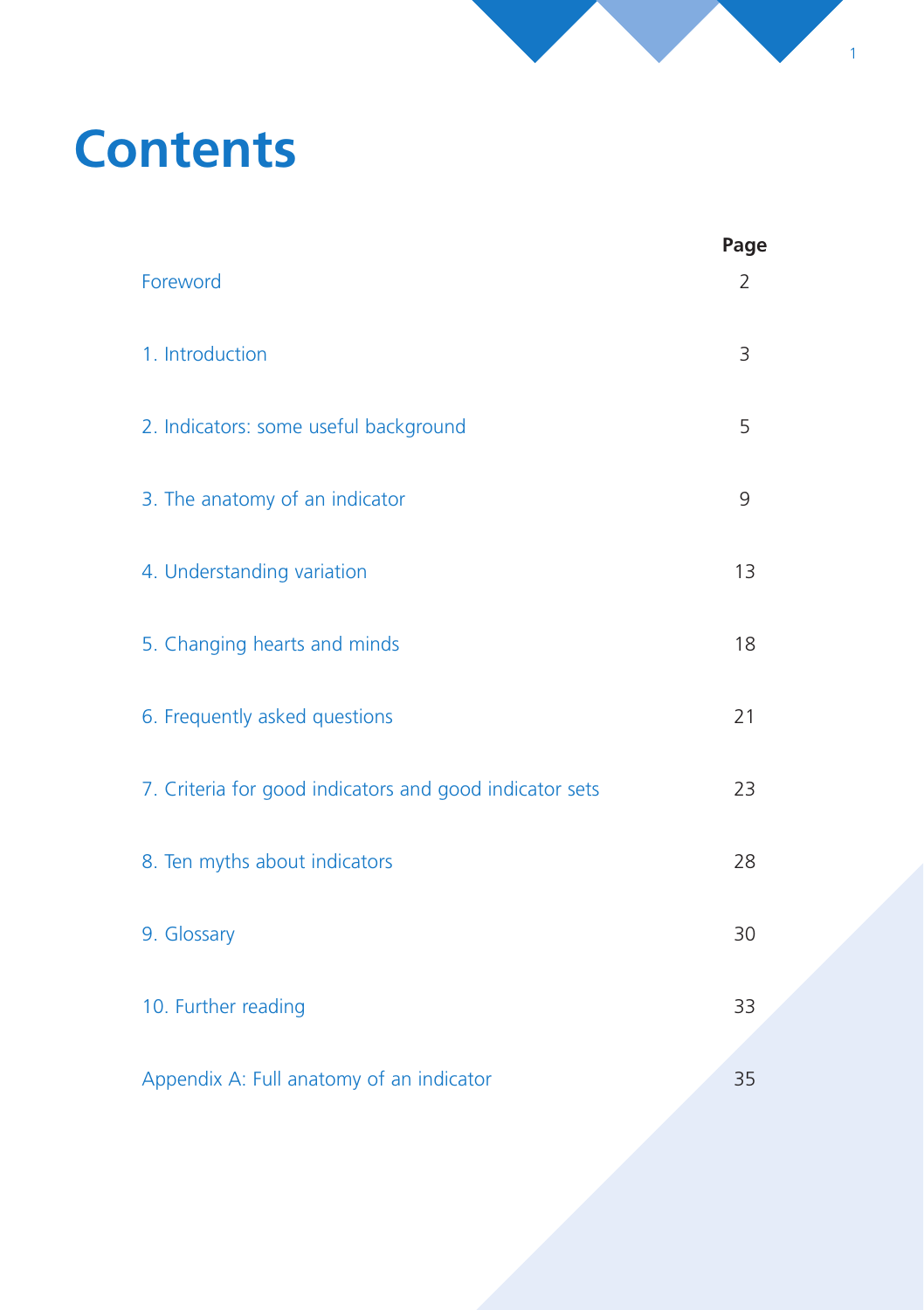# **Foreword**

As leaders, we have a responsibility to know the essential data and information better than anyone else. We need our teams and organisations to be able to capture, interpret and communicate the essence of any situation in order to make the right decisions at the right time. The indicators we use and choose therefore need to be carefully designed to be practical, complete, valid and robust so we can concentrate on those areas that need further investigation. In short, we need to sort the wheat from the chaff in the information overload world we now live in. This short guide focuses on the key principles behind developing, understanding and using indicators. It is designed to be an essential and readable guide to those in senior positions who may not always feel entirely comfortable with this important area in healthcare leadership.



Bernard Crump

Chief Executive NHS Institute for Innovation and Improvement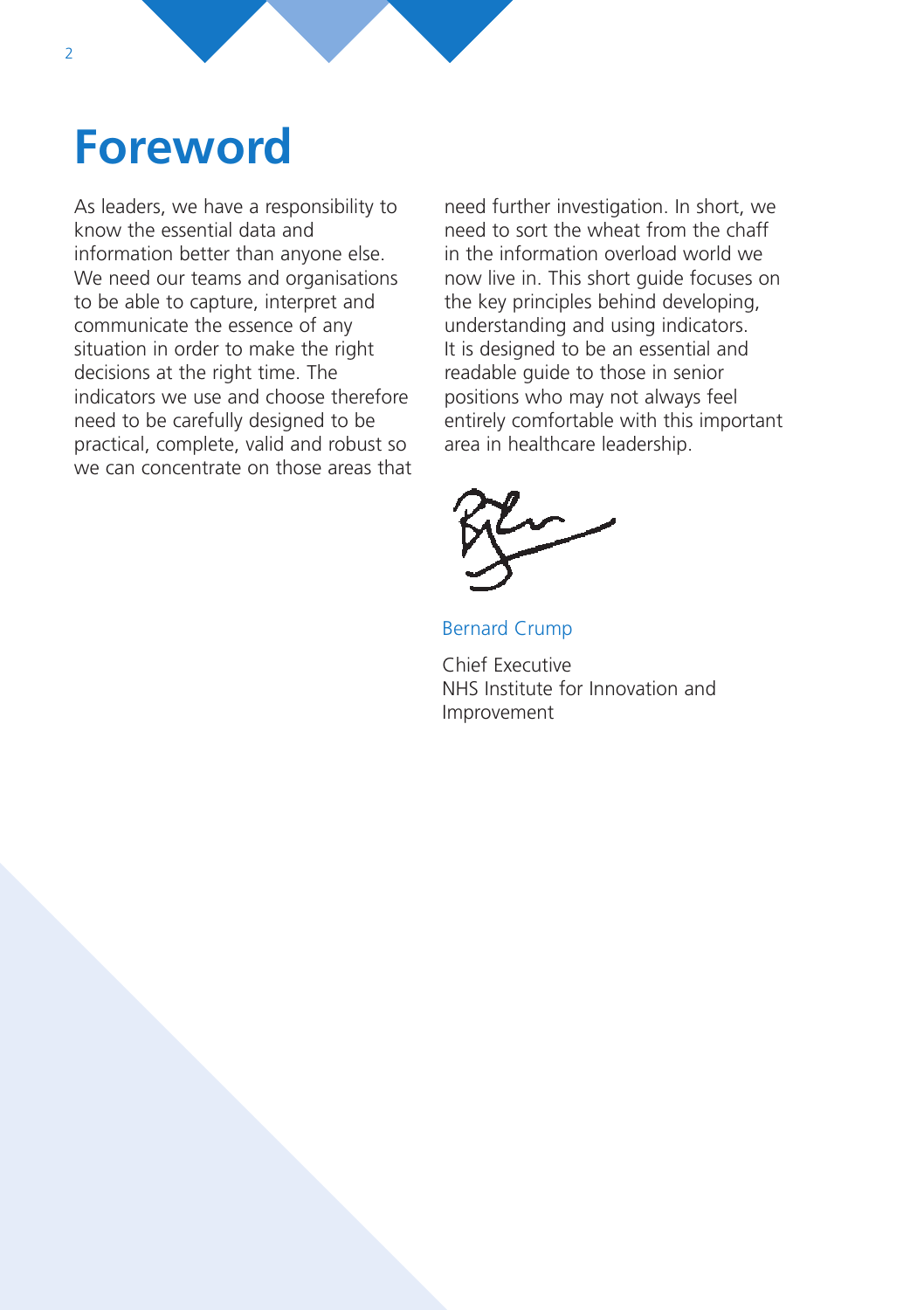# **1. Introduction**

Indicators are a fact of life for every NHS local authority, and social care organisation. For the most part, you will have little or no choice over the indicators that are used to measure performance in your organisation. If you don't fully understand the indicators you have to work with; if you think they paint an inaccurate picture of how things really are on the ground; or suspect they are fundamentally flawed in some way – you can find yourself locked into an unhappy relationship with a performance measurement tool that you can neither challenge nor improve.

## **1.1. What is this guide designed to do?**

This guide is intended to be a short, practical resource for anyone in any health system who is responsible for using indicators to monitor and improve performance, systems or outcomes. A guide this size can't give all the answers to indicators. However, it can help you ask the important questions.

## **For instance…**

- if you are working with imposed mandatory indicators, you need to be sure that your "measured" performance isn't falling short of what is really true, either because you don't understand them or how to make the best of them
- if you have a choice over which indicator to use, or an opportunity to introduce a new indicator to your organisation – you need to be competent in choosing the ones that will genuinely help you measure local systems, services and outcomes.

After reading this guide, you should be able to assess the validity of the indicators you are working with, **allowing you to exert more control over the way your organisation is properly judged, regulated, and run.**

Underlining all this is the reality that anyone working in a health system is working in a complex and political environment. This guide aims to balance what is desirable in terms of using indicators in the most correct and most rigorous way, with what is practical and achievable in such settings.

## **1.2. Why focus on indicators?**

Why devote a whole guide to just indicators? They are, after all, just one very specific tool for measurement and improvement (see definitions in the Glossary on page 30). The answer is that we all love indicators when they seem to summarise and bring summary/simplicity, but not when they judge us, or something dear to us. It is then that we realise that people and organisations can be unfairly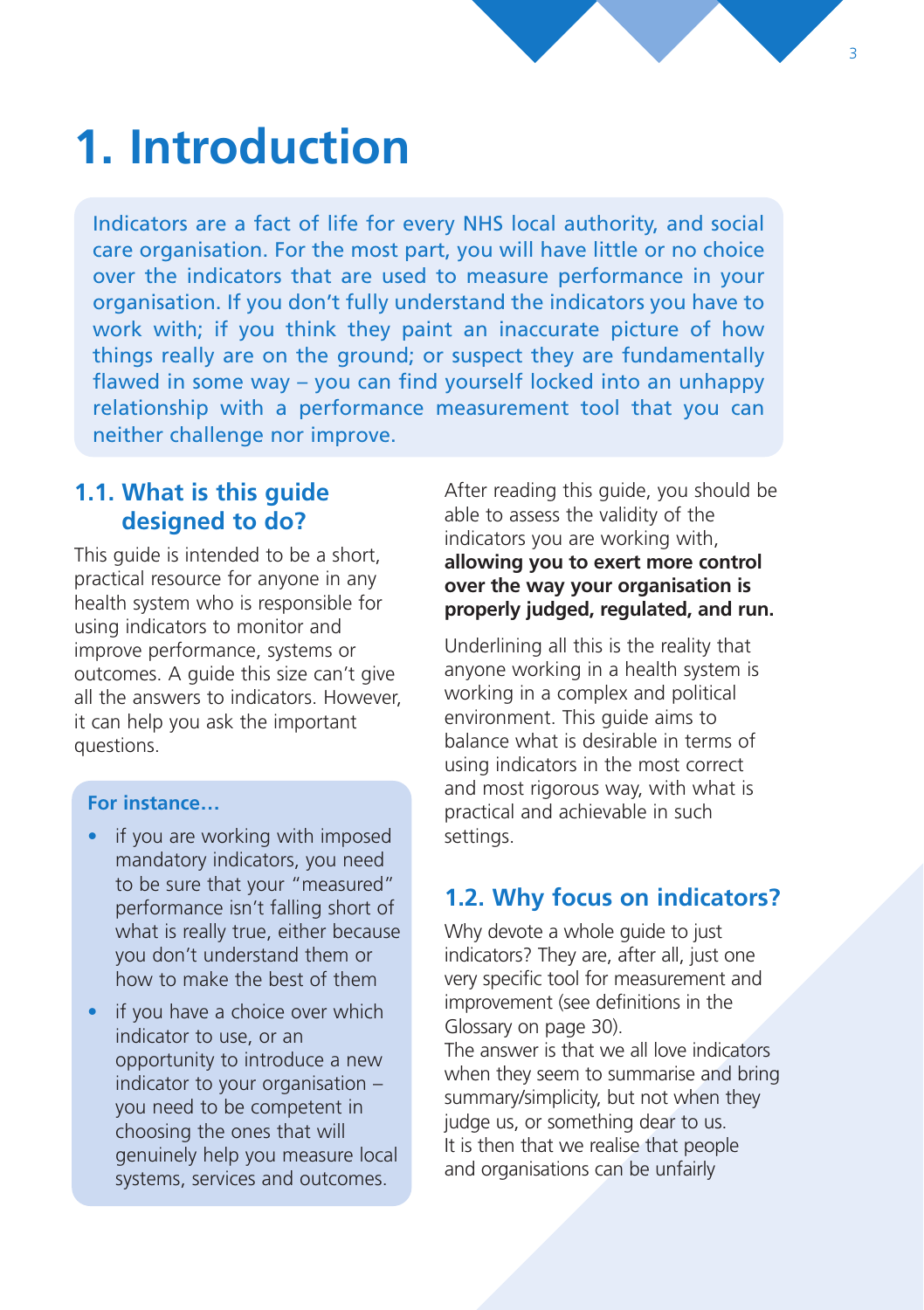judged and rewarded on the basis of indicators that may tell a wrong or incomplete story.

Or think of it like this: of all the comments from new non-executive directors that join the boards of health organisations, one of the most common seems to be:



The answer should be;

*"Because we use good indicators to measure the right things and feed these with the best data we can get."* 

## **1.3. How to use the guide**

This brief guide is NOT the last word on indicators; nor is it designed to provide off-the-shelf indicators for any particular service or system.

The **Good Indicators Guide** should be used alongside other related resources offered by the National Health Service Institute for Innovation and Improvement (www.institute.nhs.uk), and the Association of Public Health Observatories (APHO) (www.apho.org.uk), as well as real

examples from the Department of Health (www.dh.gov.uk), the Information Centre (www.ic.nhs.uk) the National Centre for Health Outcomes Development (www.nchod.nhs.uk), the Healthcare Commission (www.healthcarecommission.org.uk) and others.

In particular, you should read:

- the NHS Institute's Improvement Leaders' Guides on **Measurement for Improvement** and **Improving Flow** www.institute.nhs.uk/ improvementleadersguides
- APHO's Annual **Health Profiles** http://www.communityhealthprofiles.i nfo/

## **1.4. And if you read nothing else…**

Our hope is that the guide is short enough and important enough to be read right through. However, there are some key sections that will be useful by themselves – especially as quickreference resources you can revisit.

These are:

- section 2. Indicators the important principles (page 5) and
- section 7. Criteria for good indicators and good indicator sets. (page 23).

If you only read two sections from this guide, read these!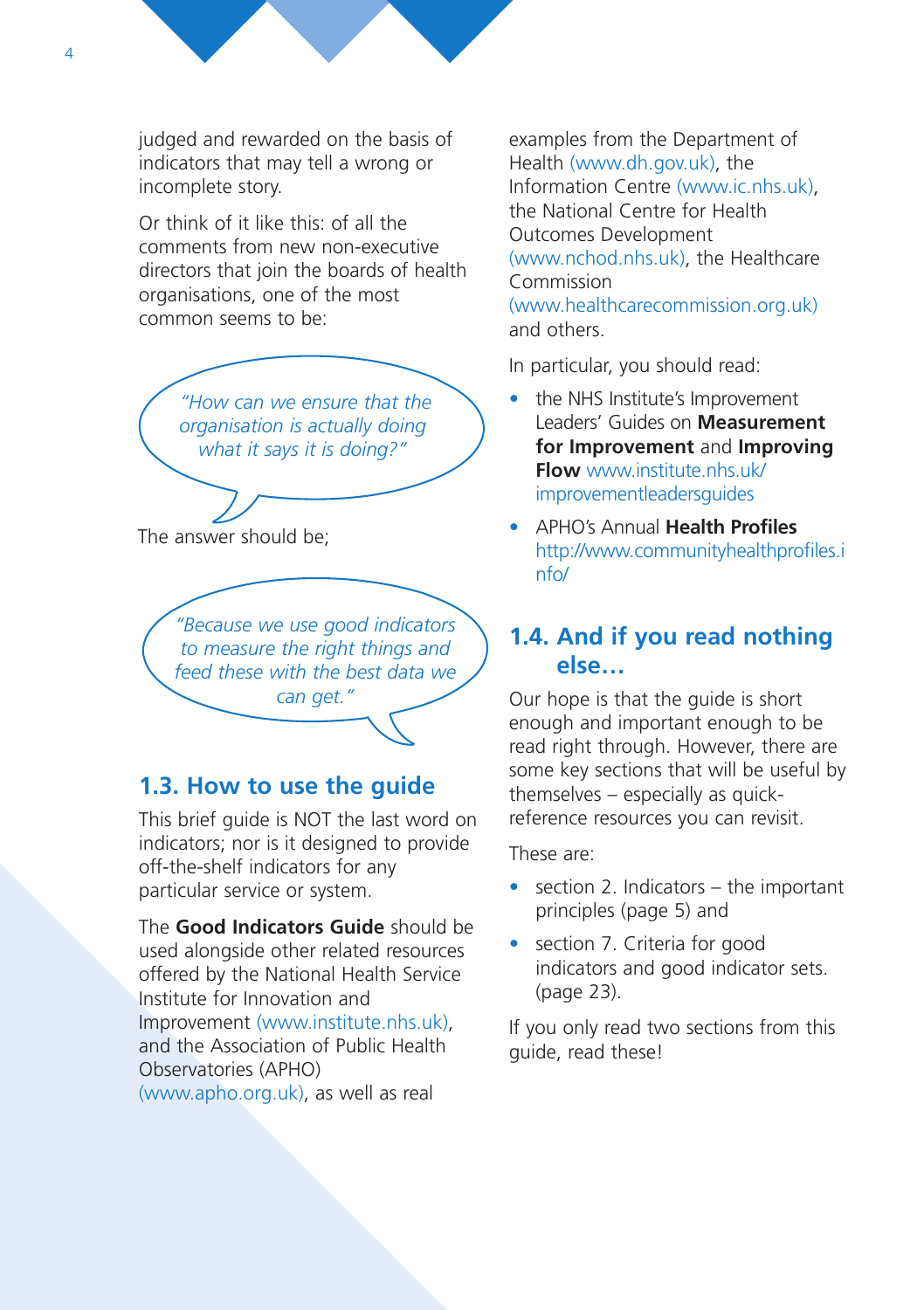# **2. Indicators: some useful background**

## **Objectives of this section:**

- to help you understand why indicators have assumed such importance
- to explore why indicators cause so much anxiety and resentment
- to discuss the different ways indicators can be used.

## **2.1. What are indicators, and why are they so important?**

- indicators are **succinct** measures that aim to **describe** as much about a system as possible in as few points as possible.
- indicators help us **understand** a system, **compare** it and **improve** it.

Indicators are extremely important forms of measurement, but they can also be controversial (see 2.3 below). Like all powerful tools, they can easily do as much harm as good. The world is becoming a more transparent and competitive place, where people want instant summary information. Indicators appear to fit this need and are therefore becoming an increasingly important part of how everybody works.

## **2.2 The three key roles of measurement**

Indicators, like many other forms of measurement, can be used in three broad ways:

- 1. for **understanding**: to know how a system works and how it might be improved (research role)
- 2. for **performance**: monitoring if and how a system is performing to an agreed standard (performance/ managerial/improvement role)

3. for **accountability**: allowing us to hold ourselves up to patients, the government and taxpayers and be openly scrutinised as individuals, teams and organisations (accountability/democratic role).

# **2.3. Why are people suspicious and mistrustful towards indicators?**

Mistrust and ambivalence towards indicators is hardly surprising when considering what they are designed to do. While they play an increasingly fundamental role in monitoring our performance, they can only ever *indicate* and *summarise* the complex systems in which we work.

**For instance…** A particular hospital has a high death rate amongst its patients. This is important and needs investigating. It may be because it is a specialist hospital and admits many very ill patients from other hospitals, or it may be because there is room for improvement in the way the hospital treats and cares for patients. *Lesson: indicators rarely give definitive answers but they nearly always suggest the next best question to ask that ultimately WILL give the answer required.*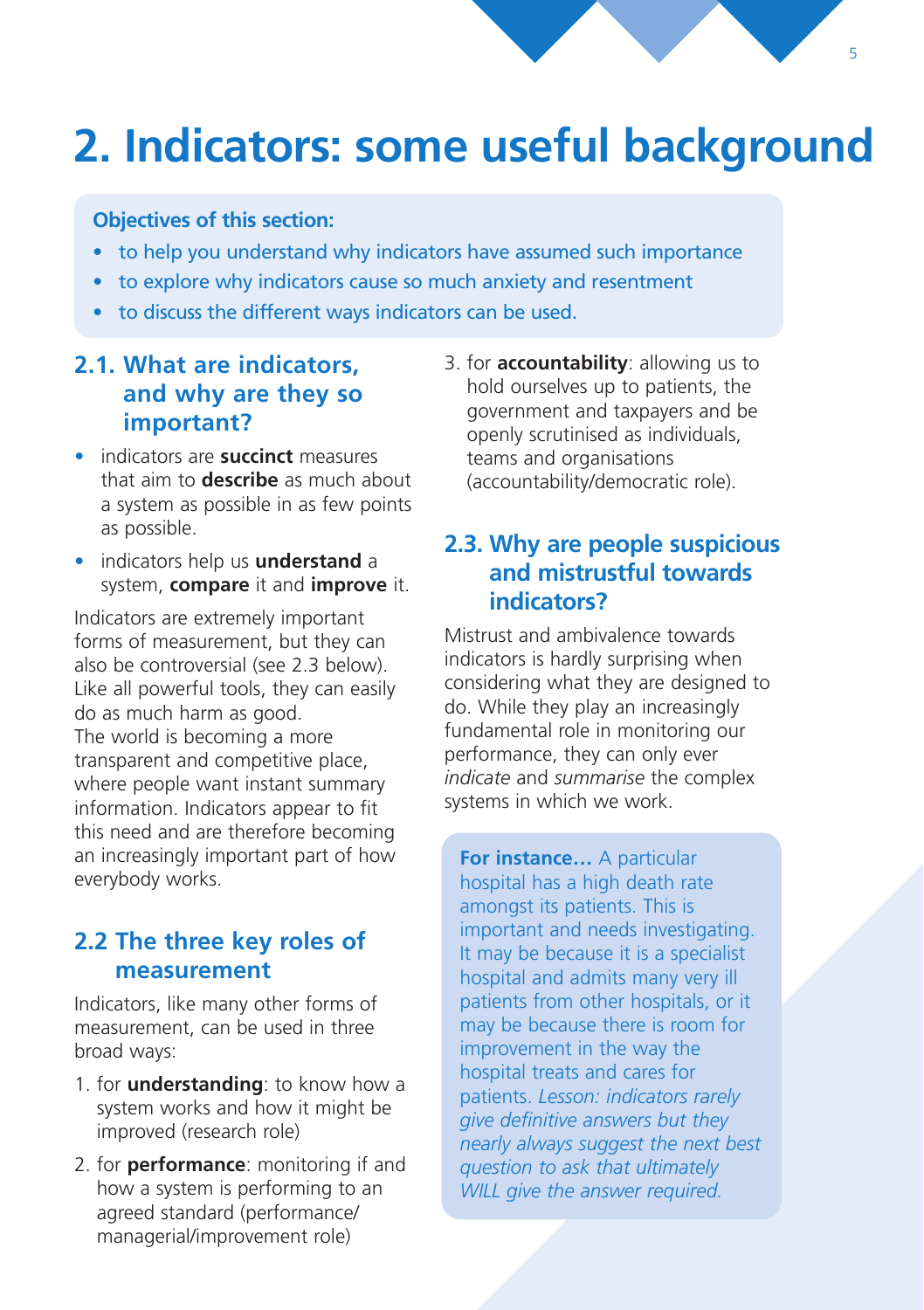Consequently, indicators very often make people and organisations feel vulnerable, exposed and defensive. This feeling is not likely to change unless more is done to help people understand and accept the strengths, as well as the limitations, of these important measurement tools.

## **2.4. Four things to know and accept about indicators**

• **Indicators only indicate:** an indicator will never completely capture the richness and complexity of a system. This makes people nervous that they will be judged unfairly on the basis of only one (or a few) facts. A set of indicators will usually not improve things much. Indicators are designed to give 'slices' of reality. They might provide the truth, but they rarely give the whole truth. This leads to people's understandable fear that they are being unfairly measured and judged. Like any reductionist approach, an indicator must be understood in **context**

• **Indicators encourage explicitness:** indicators force us to be clear and explicit about what we are trying to do. Not everyone feels comfortable with this as there is

### **A useful analogy**

Imagine a car dashboard: an **indicator** is a warning light flashing on the dashboard. It is fed by one of many streams of **data** – maybe oil level, temperature, etc... It flashes when all is not well. suggesting we **stop** the car. The indicator "alerts us to something worthy of further investigation."

often a desire to retreat to non specific agreements rather than face important differences in understanding. It can be difficult attaining a true agreement and understanding of the work, though indicators can be very helpful in achieving this by asking such questions as "What would success look like if we could only measure three things?"

- **Indicators usually rely on numbers and numerical techniques:** A lot of people – even competent professionals - fear numbers. Yet, in order to be able to use indicators properly or challenge them, we need a basic understanding of elementary statistics (rates, ratios, comparisons, standardisation etc). Although many statistical methodologies can be difficult and counter-intuitive to learn (especially if they are only used occasionally), indicators don't always use complex methods.
- **Indicators should not just be associated with fault-finding:** people often assume that indicators are designed to find fault. In fact, they can help us understand our performance be it good or bad. Well-designed measurement systems identify high performers (from whom we can learn), as well as systems (or parts of systems), that may warrant further investigation and intervention.

## **2.5. Measuring to improve**

While indicators do come (deservingly or not), with a lot of 'baggage', using them properly can yield enormous benefits – particularly in terms of improving systems and outcomes for patients, staff and taxpayers.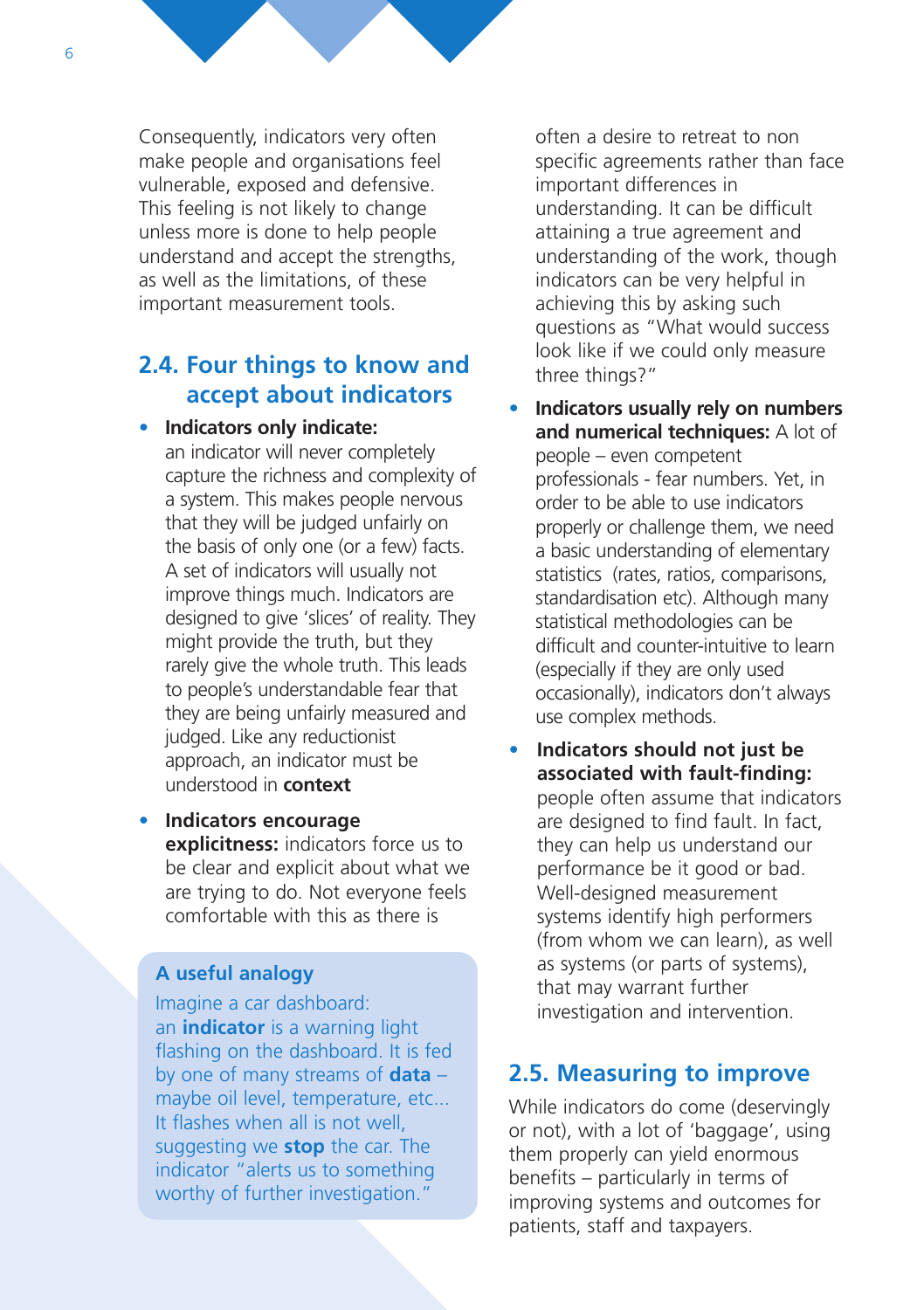7

Improving any system (e.g. a care pathway), depends on good measurement and good understanding:

- we measure to understand how things work (e.g. a care pathway) so:
- we can understand how we might do things better.

There is deliberate emphasis on the word *understand* in this guide – many approaches to improvement assume that simply by measuring something, it can be properly improved. Using indicators well is an important part of understanding and therefore improving. But measurement **on its own** very rarely leads to improvement - you can't make pigs fatter just by measuring them!

Measurement is necessary for improvement but is not sufficient on it's own.

Successful improvement depends on more than good measurement – not least understanding how to turn measures into the sorts of messages that will change hearts and minds. (See section 5, p18).

Of all the comments from new Non-Executive Directors (NEDs) that join the boards of health organisations, one of the most common seems to be: *"How can we ensure that the organisation is actually doing what it says it is doing?"*

# **2.6. Improvement starts with clarity**

Before beginning the process of improving any system, there needs to be clarity over what that system is aiming to do.

In fact, agreeing and articulating the objectives of a system can often be the most valuable part of the whole measurement and improvement process. Lack of shared understanding is very often at the root of inefficiencies in a system.

Reaching a consensus about objectives has to start with constructive **conversation** between all the key partners within the team, system or organisation.

However this conversation is approached, two fundamental question need to be addressed:

- "do we have a consensus about what this organisation is trying to do?"
- "can we agree on how to translate these broad aims into measurable objectives?"

The Model for improvement<sup>1</sup> is a valued tool right across the NHS. It too starts with the key question about what a service or system is aiming to achieve.

## **Figure 1: The Model for improvement**



- 1. The conversation leading to agreed, measurable
- 2. Well-designed indicators that measure the right data; in the right parts of the system; at the right time
- 3. Indicators that help you **understand** what part of the system to change and how

1 Langley G, Nolan K, Nolan T, Norman C, Provost L, (1996), *The Improvement Guide: a practical approach to enhancing organisational performance*, Jossey Bass Publishers, San Francisco.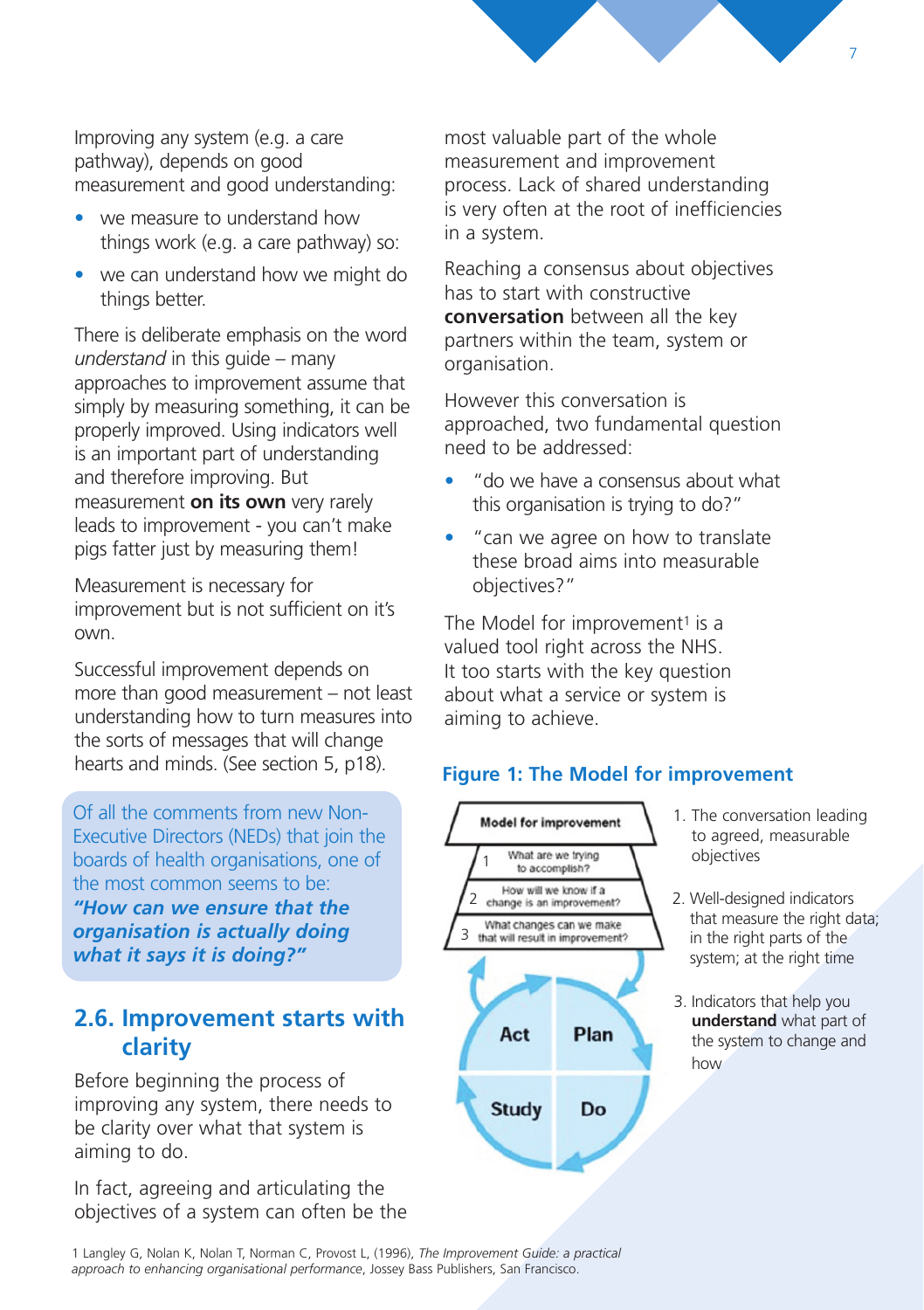# **2.7. The conversation: how it might start and what it can do**

As a typical board meeting comes to a close, the conversation between a Chief Executive Officer (CEO) and one of the Non Executive Directors (NEDs) might go like this…

- **CEO:** Anything else to discuss?
- **NED:** I'm still a bit worried about the quality of our chronic pain service.
- **CEO:** OK. What's concerning you?
- **NED:** I've heard that our next inspection is going to be difficult. Plus, a colleague of mine has had a particularly unsatisfactory experience recently as a patient of the service.
- **CEO:** That's interesting. We haven't got time to debate it in length now. but I'll make sure we find out:
- how we can measure the quality of this service at the moment
- how the national inspection agency will measure it
- and how we currently incorporate the views of people who use the service.
- We'll try and get this ready for the next meeting when we are due to discuss our next version of the performance dashboard.
- Even from this brief exchange, we can see:
- the importance of understanding the key objectives of a service
- the importance of reconciling different ways of measuring it
- the importance of linking measurement to quality and improvement, and
- the challenge of combining the very powerful and real experiences of one person (even if not necessarily representative or typical), with an assessment using reliable data that summarises the experience of all users.

Using indicators can help to meet all these challenges more confidently, explicitly and with better end results.

# **3 points to take away**

- indicators are only one form of measurement and people mistrust them
- if used properly, they will help to better understand what systems claim to do and how they can be improved
- indicators must be chosen and used in a way that relates very specifically to the objectives of the system in question.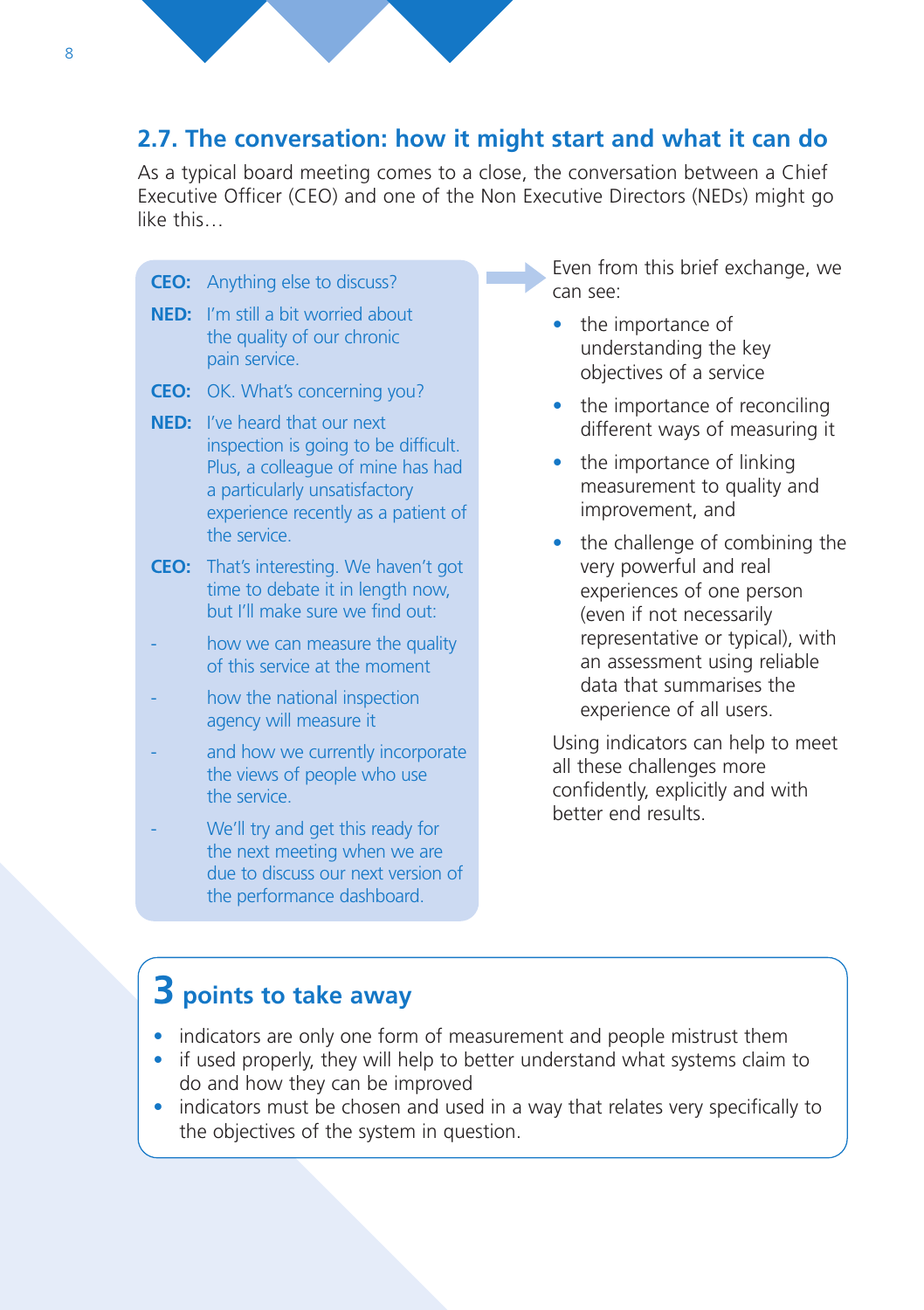# **3. The anatomy of an indicator**

## **Objectives of this section:**

- to show the basic construction of an indicator
- to help you deconstruct an indicator and assess the appropriateness

# **3.1. Understand what you're looking for**

Whether you are using indicators that have been imposed on you, or whether you need to choose the best indicators for your local needs, the only way to feel comfortable, confident and competent with these measurement tools is to understand their structure or 'anatomy'.

When you understand what constitutes a good indicator – it becomes much easier to:

- select the most appropriate indicators when there is a choice.
- distinguish between perceived 'poor or excellent performance' due to a poor or inappropriate indicator, and genuine 'poor or excellent performance' due to a well designed indicator.

• address any weaknesses in the measurement systems if the indicator is well constructed, but the local data being used in the indicator is inaccurate.

## **3.2. The basic anatomy of an indicator**

In operational terms the indicator is known as a metadata, referring to the title, the rationale, and the information about how it is actually constructed.

This is different from the information that is fed into the indicator. Which is called the **data**.

For example, "Infant Mortality Rate" is often used as a basic indicator of the health of a community, especially in economically poorer countries.

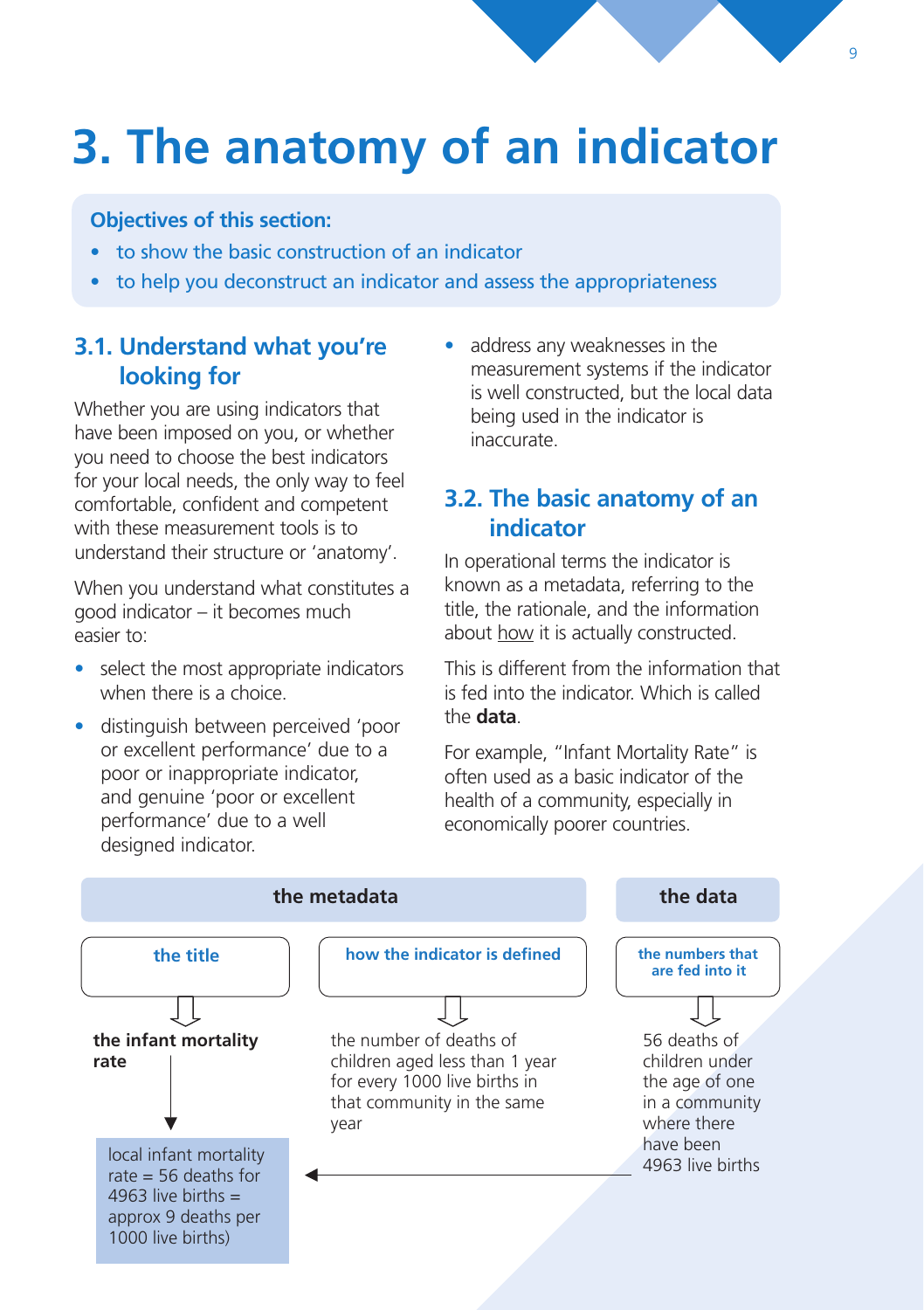## **3.3. Good metadata**

Good decisions depend on the most appropriate indicator populated with the best available data. A poorly designed, or poorly chosen indicator with reliable data, or a well designed/chosen indicator with unreliable and /or untimely data, has very little value (and is sometimes positively dangerous).

It is the *metadata* that will help you assess if a particular indicator is:

- important and relevant for you
- able to be populated with reliable data

• likely to have a desired effect when communicated well.

A detailed example of metadata is offered in Appendix A at the end of this guide. It uses the 'People with diabetes' indicator from the Association of Public Health Observatories' (APHO), Health Profiles for England 2007.

It's worth spending some time looking at this and getting to grips with the level of detail you should aspire to when assessing and choosing indicators. If this seems onerous at first, most of the essential metadata elements of an indicator can be clarified by asking these 10 basic questions:

| 10 key questions                                                                                                                                                                        | <b>Answers and examples</b>                                                                                                                                                                                     |
|-----------------------------------------------------------------------------------------------------------------------------------------------------------------------------------------|-----------------------------------------------------------------------------------------------------------------------------------------------------------------------------------------------------------------|
| 1. What is being measured?                                                                                                                                                              | Levels of diabetes                                                                                                                                                                                              |
| 2. Why is it being measured?                                                                                                                                                            | It is a serious disease with serious consequences.<br>Although it can be prevented and treated, it is still<br>the leading cause of chronic disease globally and<br>accounts for about 10 per cent of NHS costs |
| 3. How is this indicator<br>actually defined?                                                                                                                                           | From recorded levels in general practice                                                                                                                                                                        |
| 4. Who does it measure?                                                                                                                                                                 | All persons, all ages                                                                                                                                                                                           |
| 5. When does it measure it?                                                                                                                                                             | Which day/month/year?                                                                                                                                                                                           |
| 6 Will it measure absolute<br>numbers or proportions?                                                                                                                                   | Proportions: numbers of case per thousand<br>resident population                                                                                                                                                |
| 7. Where does the data actually<br>come from?                                                                                                                                           | <b>Collection and collation from Quality Outcome</b><br>Framework (QOF) data in General Practice via the<br><b>NHS Information Centre</b>                                                                       |
| 8. How accurate and complete<br>will the data be?                                                                                                                                       | The data cover more than 99 per cent of GP<br>registered patients in England, although not<br>everyone is registered with a GP (especially some<br>groups with particular needs - see next box)                 |
| 9. Are there any caveats/<br>warnings/problems?                                                                                                                                         | Potential for errors in collection, collation and<br>interpretation (such as an under-sampling of<br>ethnic populations, young people, homeless<br>people, migrants, and travellers)                            |
| 10. Are particular tests needed<br>such as standardisation,<br>significance tests, or statistical<br>process control to test the<br>meaning of the data and the<br>variation they show? | E.g. when comparing small numbers, in small<br>populations, or to distinguish inherent<br>(common cause) variation, from special<br>cause variation (See section 4 for more on<br>variation).                   |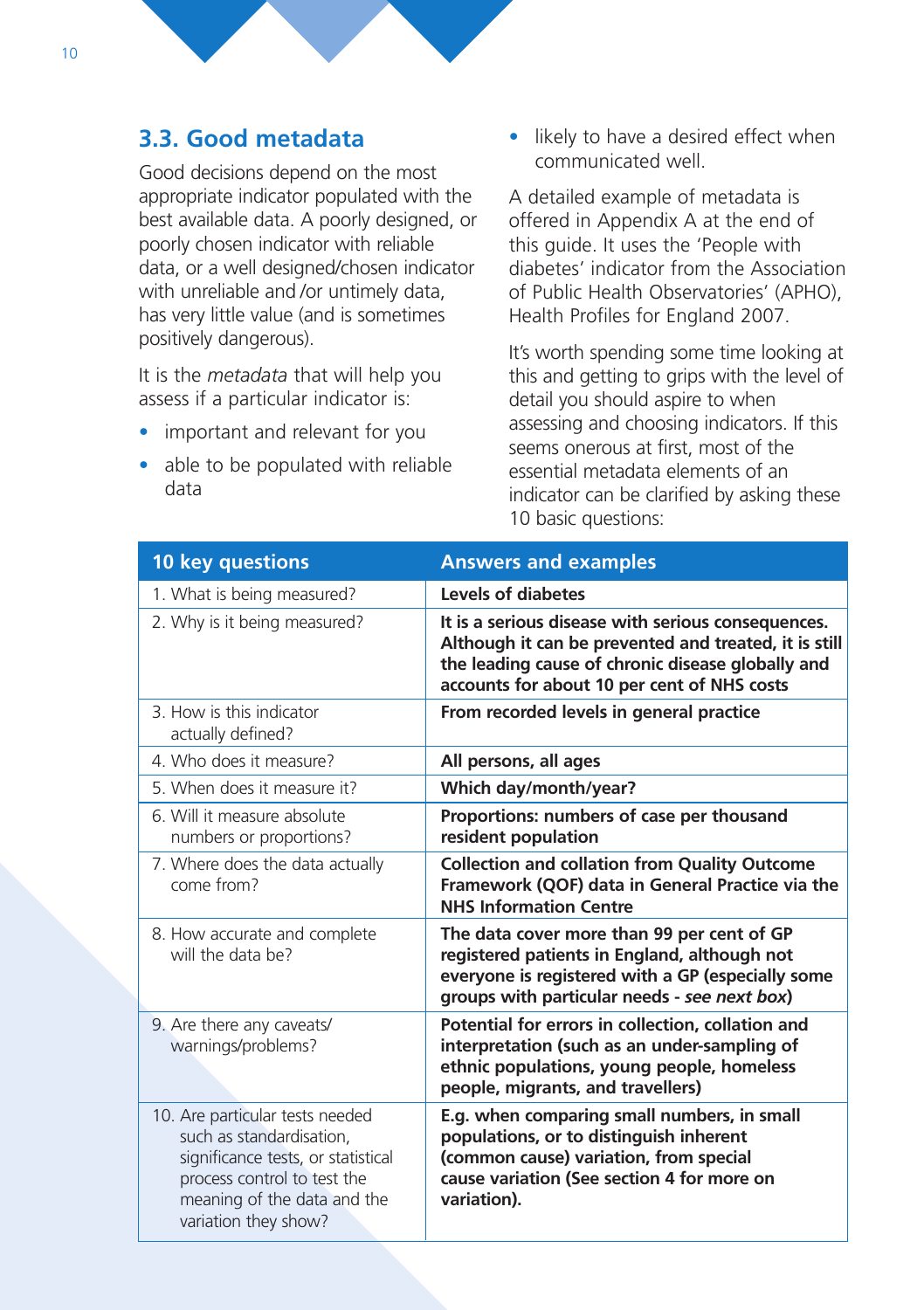## **3.4. Is the appropriate indicator populated with the best available data**

While the indicator needs to be as appropriate as possible, the data need to be as valid as possible. Neither will ever be perfect (See section 8 p28 'Myths about indicators').

You will always need to use your judgement to assess whether both the indicator and the data it uses are good enough, when combined for your purposes. Remember, a trustworthy indicator won't give you definitive answers itself, it will only alert you to an issue you may need to explore further.

How you select your indicators and the data that feed into them will often involve making a trade-off between what is convenient (and possible), to collect, and what you ideally want for your measurements.

Making this judgement call won't always be easy, mainly because you will need to factor in how other people will react to being asked to collect the data if they see it as more work, or don't understand the rationale behind the measure (another good reason to pin down clear and detailed metadata for your indicators).

**For instance...** It may be quite easy to use data from routine collections for surveillance or administrative purposes (e.g. people who come into contact with some part of the health service). However, this data will inevitably be biased. Some of the most important information (e.g. population based data that relates to behaviour and lifestyle), will be impossible to judge from routine systems based on health service contacts.

## **3.5. Good indicators mean groundwork**

Understand the pressures on others. Health organisations already collect vast amounts of data and often this is duplicated - and staff on the ground are often not entirely clear what happens to the data or why they are needed. Feedback to those who collect data is important in order to engage the whole system.

You should aim to nurture some active ownership of the data and indicators with frontline staff. At the very least, be aware of the burden on frontline teams and don't add to it without spending time talking to them.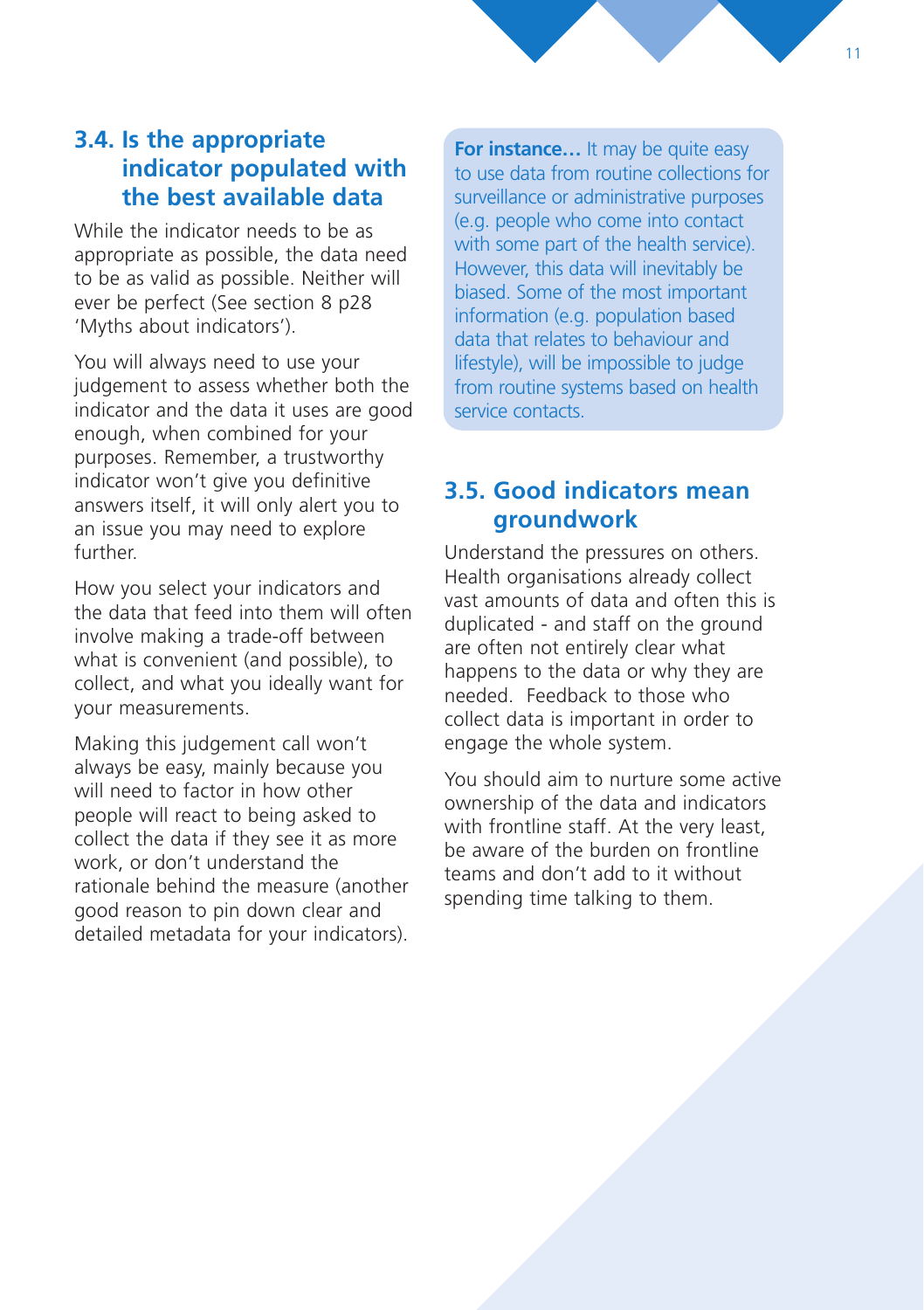For example ask staff:

- how the service works
- what, if anything, they want to change about it
- what barriers they face
- what information they already collect
- what they consider the fairest

measure of their work process and its outcome.

This is all about building up trust, credibility and ownership with the people and teams who are not only responsible for collecting the data, but who will be pivotal to making and sustaining any subsequent improvements in the system.

# **3 points to take away**

- every indicator is made up of metadata and data
- the metadata helps you understand the background of an indicator and judge whether the indicator is likely to be an appropriate and possible measure
- an indicator without trustworthy data to feed it, is often worthless and sometimes dangerous.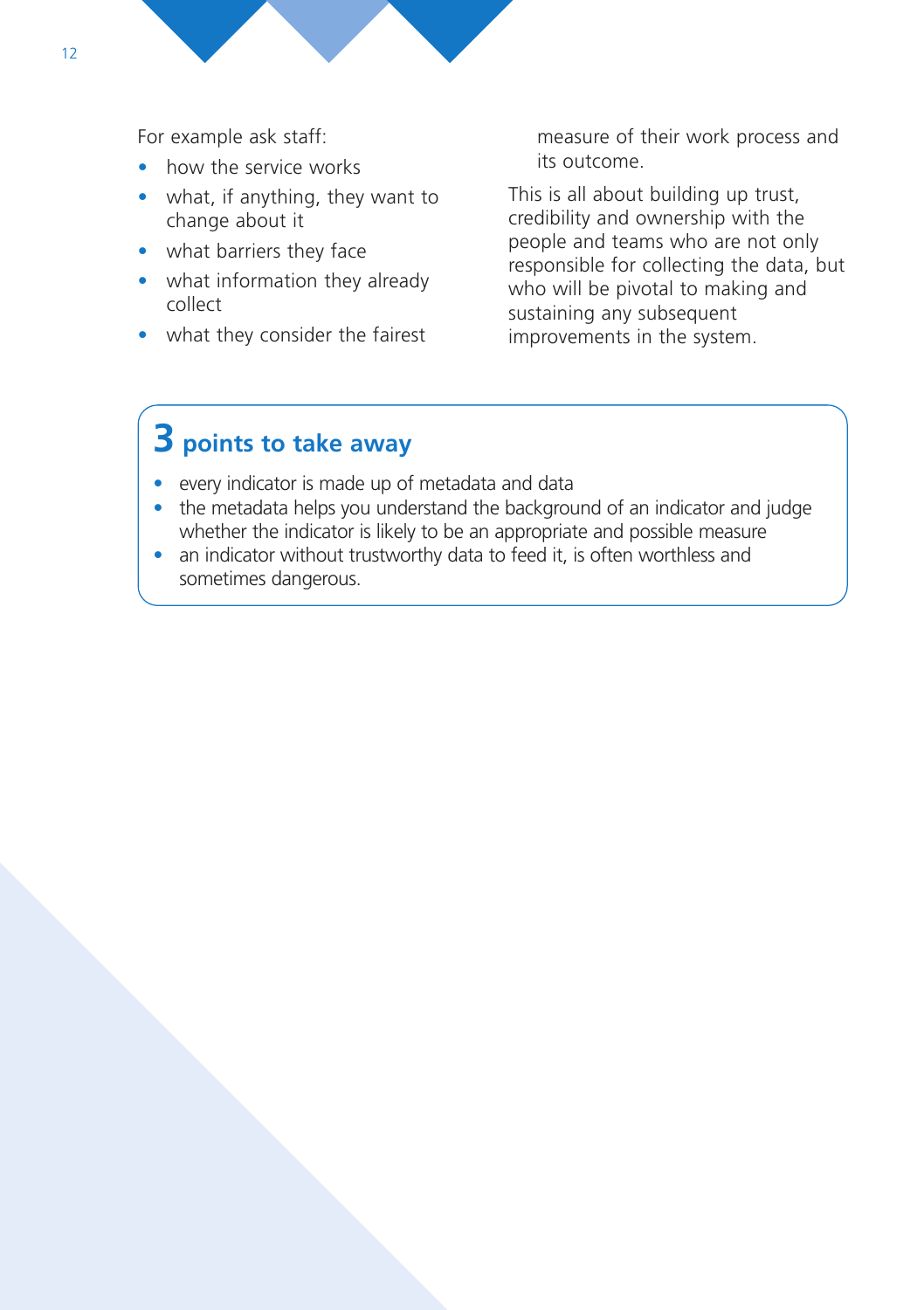# **4. Understanding variation**

## **Objectives of this section:**

- to help appreciate how fundamental an understanding of variation is to managing a system
- to help answer the question: "Is this variation we have spotted important enough to warrant further investigation?"
- to give an example of a statistically robust and visually intuitive way of understanding variation

## **4.1. Why is variation important?**

It has already been started in Section 2 that indicators only indicate. They are deigned as a high level summary of a system and they help to identify and prioritise the issues that are worth investigating further.

But measurement of *any* system or process will reveal some variation. It's this inevitability that makes understanding different sorts of variation so important. Perhaps the most important skill when you are presented with data is to assess whether the inevitable variation is significant enough to warrant further action or not.

> *'Ultimately, the ability to lead depends on one's ability to understand variation'.*

> > W Edwards Deming

**For instance...** A frequently used way of assessing and comparing performance is to construct a league table by simply ordering the values and highlighting those at the bottom of the pile. The most important flaw with this process is that, even if everyone is doing well, there will inevitably be someone at the end of the spectrum. However, this does not necessarily automatically mean underperformance. (ref: Adab et al, Marshall et al)

## **4.2. Statistical process control**

A particularly valid and useful way of analysing variation is using "Statistical Process Control" (SPC). Developed by Walter Shewhart in the 1920s, it involves distinguishing between:

- the normal, everyday, *inevitable* (and usually unimportant), variation which is intrinsic and natural to any system – **'common cause variation'**
- and the more important variation which is indicative of something special happening and which calls for a fuller understanding and often action – **'special cause variation'.**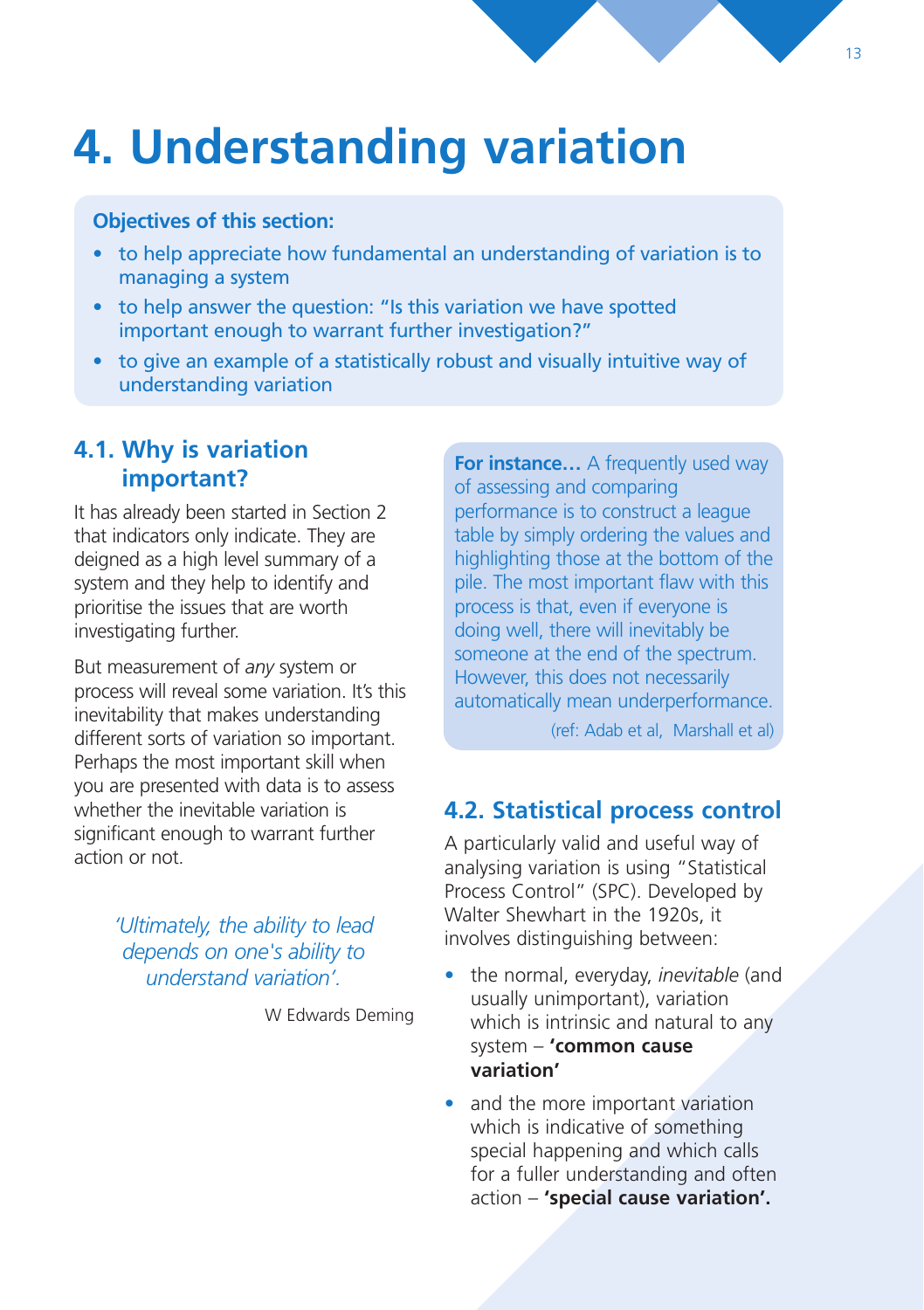Statistical Process Control, like any tool to analyse variation, can be used within a single system (institution) over time, or can be used to analyse variation between different institutions.

One of the most common mistakes in analysing variation (e.g. by using indicators), is the failure to appreciate that common cause and special cause variation are fundamentally different. This results in one of two problems:

wasting time, money and effort investigating what appears to be an 'outlier' when, in fact, that result is actually within a range that is deemed acceptable by the system

(i.e. treating common cause variation as if it were special cause variation)

wasting time, money and effort investigating and dealing with special cause variation as if it were common cause variation. So, because of just one particular outlier, an organisation makes changes right across a system that is already working well, when the focus of attention should be on that one particular outlier.

Statistical process control techniques can help you distinguish between these two types of variation and judge whether you have:

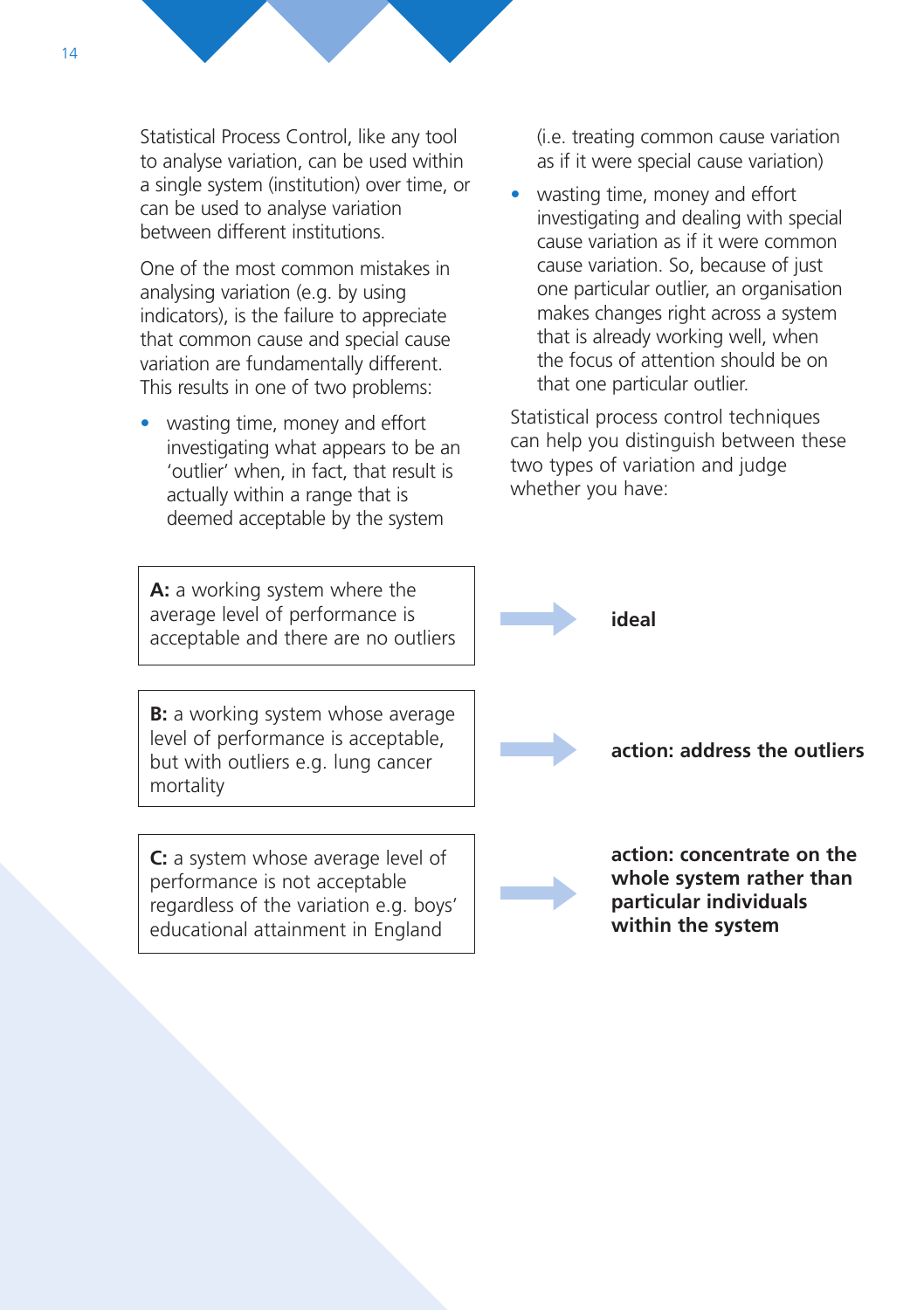There is an important caveat about a system that appears to be "in control" that is often overlooked or misunderstood.

A set of data that does not exhibit special cause variation does not *necessarily* represent a system that is performing well. The whole system may be uniformly under performing. (as in boy's educational outcome, above box C). (see below: figures 2 and 3).

For instance, a clinical department in a trust could be performing within their own control limits, but failing to meet

externally required target expectations, because their horizontal line may be set much higher or lower (i.e. the target expectations are determined by data or people other than those within the own organisation).

The real strength of Statistical Process Control, when the results are displayed as control charts, is that it combines statistical rigour with an attractive and persuasive method of displaying data.

## **Figure 2: A statistically uniform system (compared with itself over time)**

Showing the proportion of A&E attendances seen within four hours. The average proportion is 98.4 per cent - there is one special cause variation denoted by the square marker at week 10.

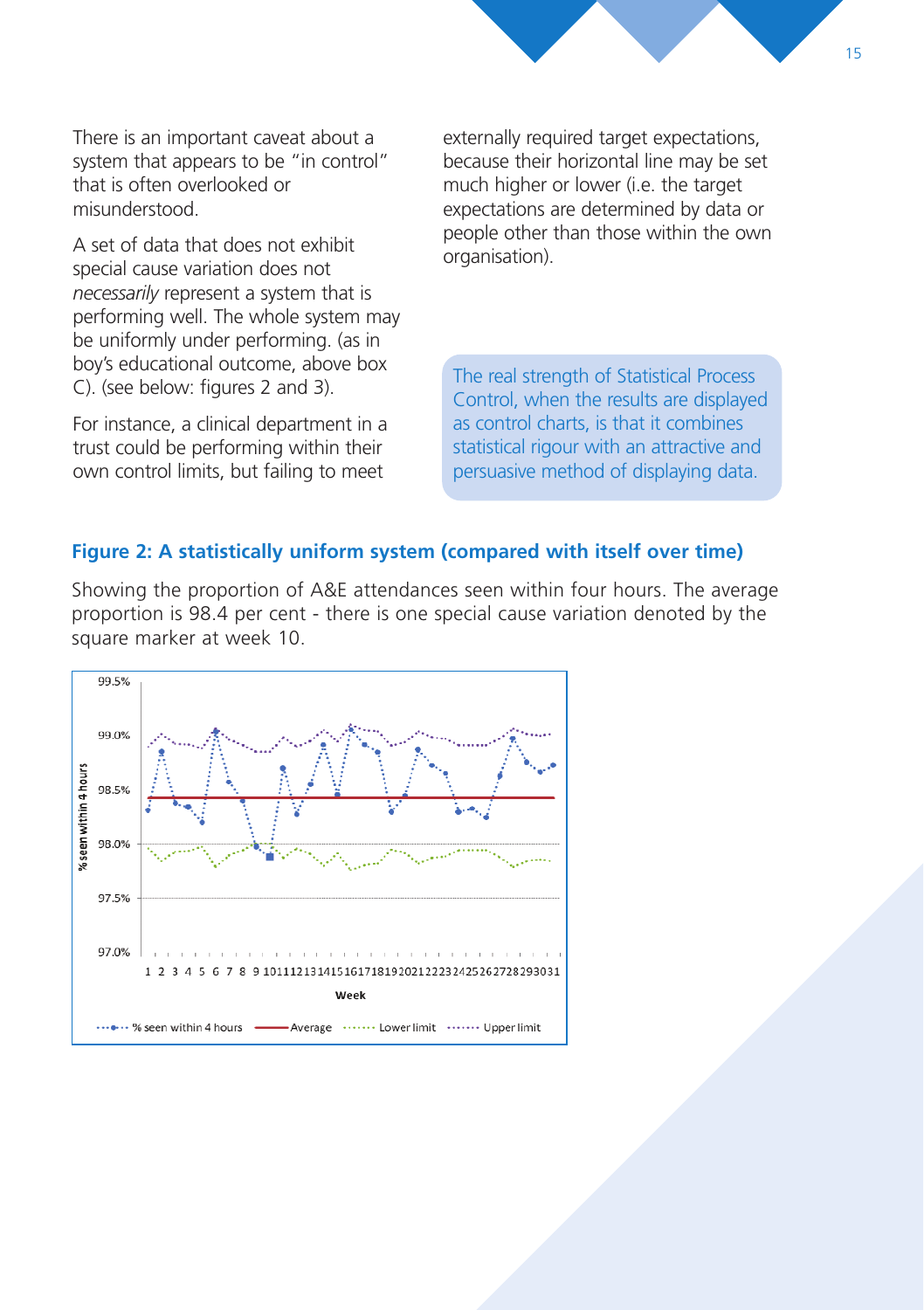## **Figure 3: A statistically uniform system not meeting expectations [compared with itself over time]**

Showing the proportion of A&E attendances seen with four hours. However, compared with target expectation (red line), the whole system is performing at the wrong level.





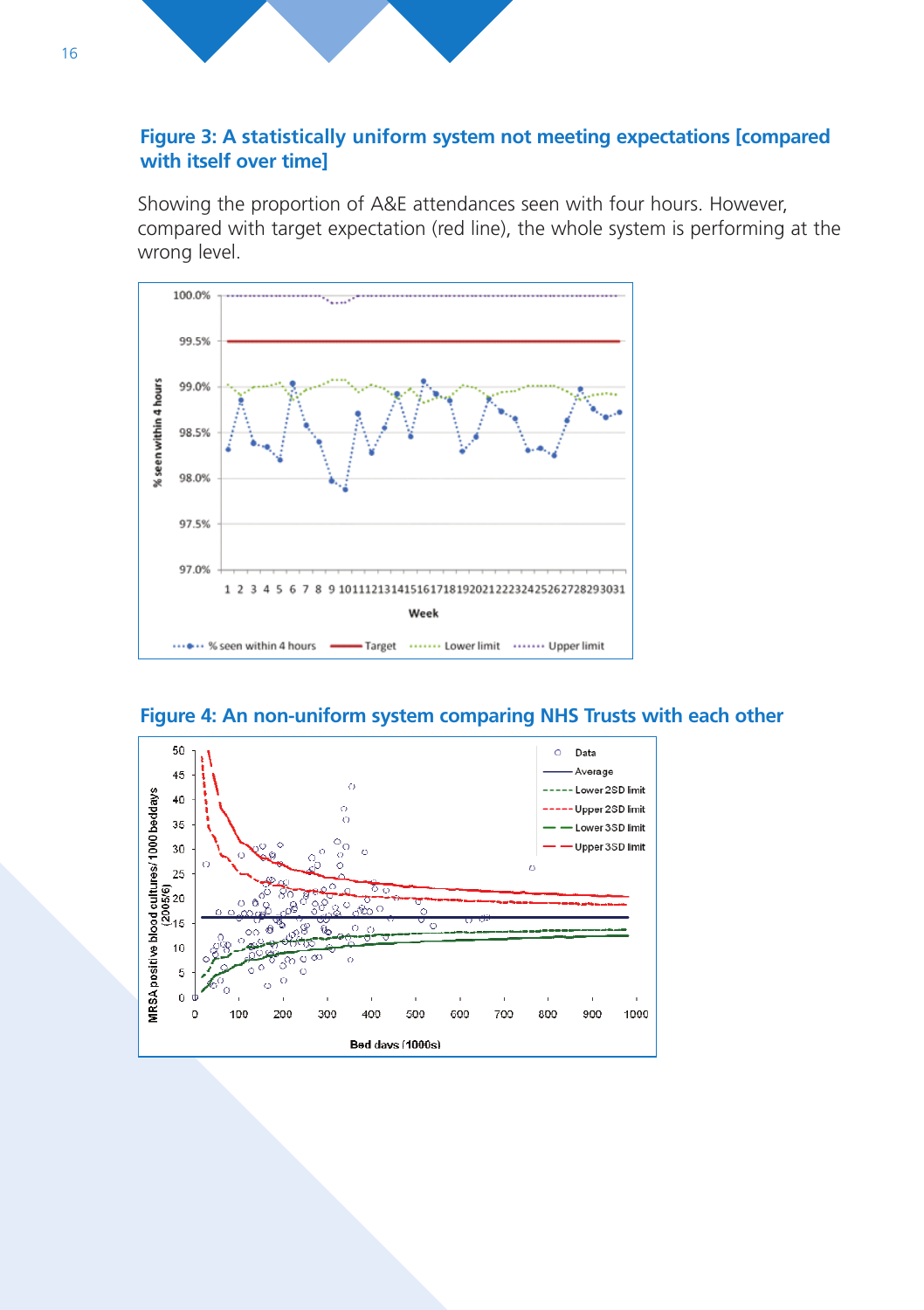This display of Statistical Process Control, (figure 4.), shows widespread variation in MRSA rates between NHS Trusts in 2005/6. The type of display shown in figure 4 is often called a funnel plot. Those Trusts that are closest to the blue line (the average), need not be investigated further – in fact, it might be wasteful to do so. The area between the upper dotted line and upper continuous line is often termed the "alert" area. The area above the continuous red line is often called the "alarm" area. Such a graph also indicates where Trusts appear to

be performing very well. Lessons need to be learnt from such Trusts (assuming the data are correct).

There are other ways of comparing data using indicators in pictorial form (bar charts, simple ranking, dashboards, etc…), however, when data are analysed using Statistical Process Control, and well displayed and compared using control charts and/or funnel plots, they combine:

- statistical robustness with
- visual intuitiveness.

# **3 points to take away**

- the most common mistake in using indicators for improvement is not understanding that common cause and special cause variation are fundamentally different
- Statistical Process Control (SPC) helps you distinguish between the two
- SPC gives you a valid statistical approach along with an attractive and persuasive way of displaying your data to others.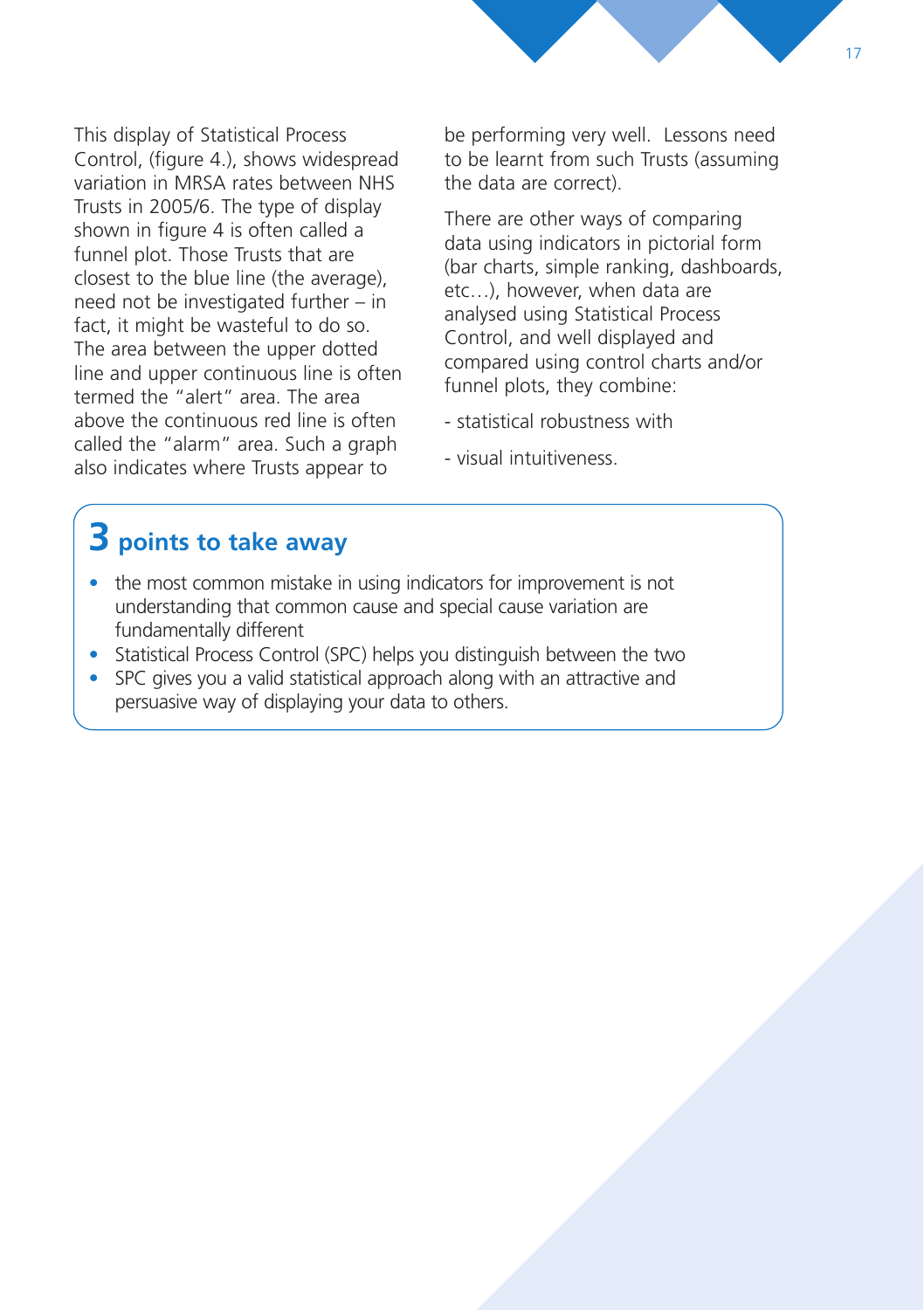# **5. Changing hearts and minds**

### **Objectives of this section:**

- to help you understand that improvement happens by appealing to people's rational **and** emotional sides
- to help you communicate what the indicators actually tell you

## **5.1. What really makes people and organisations change?**

Indicators are summary measures and no matter how important or valid they are, they will rarely, by themselves, motivate people to change.

There are institutes and university departments entirely devoted to the science of change. People rarely change until they judge that the risk of not changing outweighs the risk of changing. Bringing them to this point requires much more than having valid measures. It requires appealing to people's emotional side, as well as to their technical and rational selves.

Most people involved in measurement realise it is necessary for change to happen; however, too few realise when measurement is not sufficient.

## **5.2. Why is communication important?**

It can be simplistic and unwise to separate the world of measurement from the world of improvement. Similarly, never separate the design of indicators from the design of the larger change process. All these areas are connected through good communication.

*'I am not interested in measurement per se. I am obsessed by improvement and the role measurement has in that process.'*

> Don Berwick, Institute for Healthcare Improvement

While good communication skills are clearly vital, they are not in the scope of this short guide. The focus here is on the fundamental principles that will help you use measurement in a way that genuinely has the power to change hearts and minds when well communicated as part of a larger change process.

# **5.3. Four principles for changing the way people think**

• **think about your audience:** Ask yourself who you want to influence. Information in general (and indicators in particular), can be most influential when they are well-received by the people who have the greatest control. So there is considerable potential for using information that your audience both understands, and wants to feel they can do something about.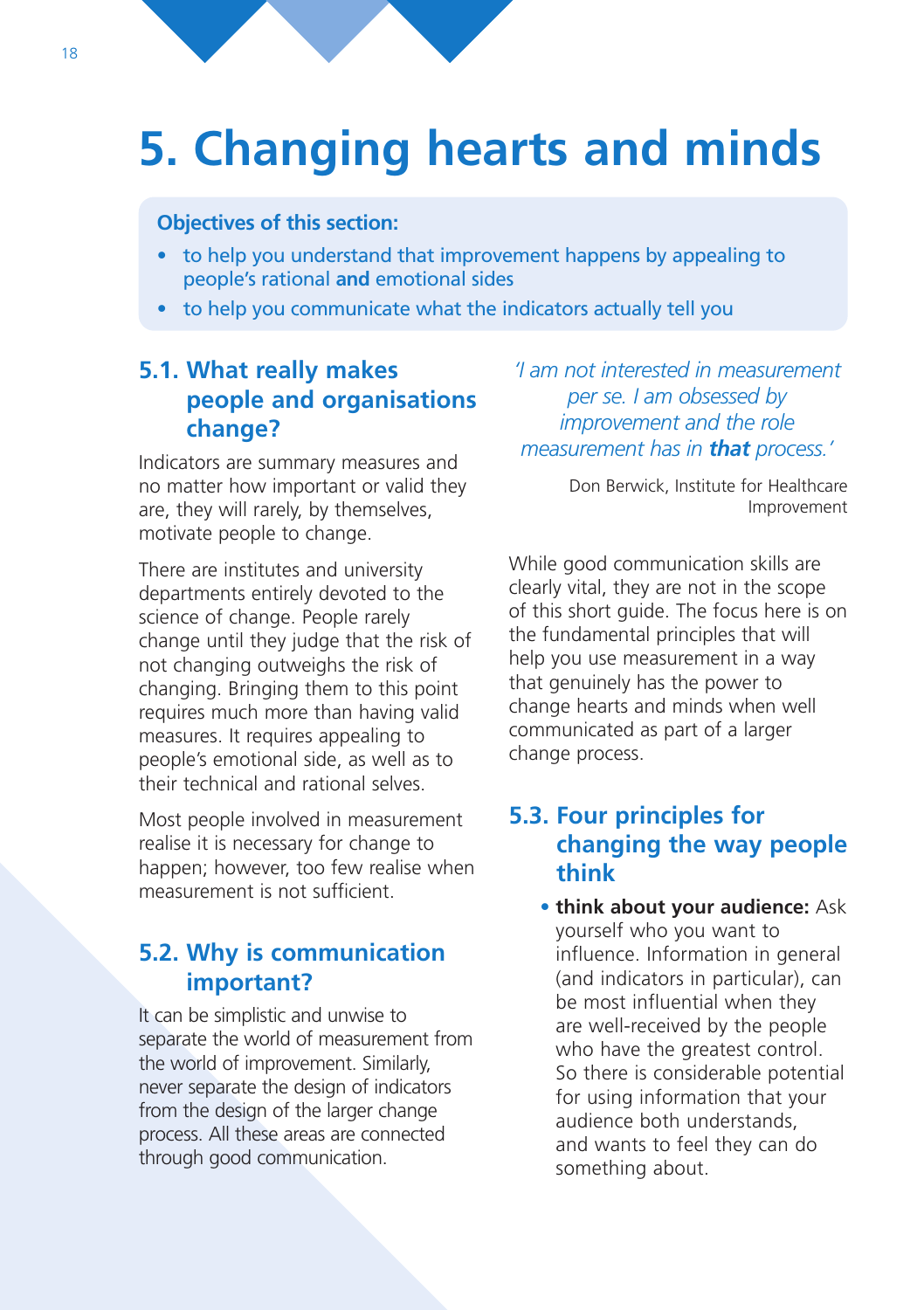

• **make presentation matter:**

Many people from a numerical background find it difficult to understand why people don't find the research they have done or the data they have assembled more compelling. But not everyone responds well to graphs and charts. There is a balance to be struck: if you've spent time and effort on selecting the most valid indicators and gathering good data:

- you don't want to 'dumb down' the information they give you just to get people to take notice
- but neither do you want people to ignore it because it's too complex or completely impenetrable.

There are classic texts and examples to show how useful and unuseful quantitative information can be to help people change their view and understanding of the world. (See Tufte's classic works in Further reading).

Do the simple things well:

- labels: ensure you label your tables and graphs clearly
- text: ensure the text on them is large enough to read
- colour: remember that red and green colour coding can be a problem for some people (8% of men are red-green colour blind).
- **test your approach:** Whatever method you choose for presenting your information, it is

often helpful to test out the approach you want to use, before you present it formally. If the presentation or techniques you are using (e.g. Statistical Process Control), are likely to be unfamiliar to those you want to influence, spend some time beforehand developing their understanding, or consider changing your approach.

• **appeal to people's emotions:** Failing to appeal to the emotional side of people (what they think and what they feel), will probably doom any change process.

Try not just to present your data – look for the 'story' it is telling in terms your audience will appreciate. If you have done your groundwork at the earlier stages and started a constructive conversation with frontline staff and service users, you're likely to find this much easier.

*'People change what they do less because they are given analysis that shifts their thinking, than because they are shown a truth that influences their feelings'.* 

> Prof John Kotter, Harvard Business School

**For instance...** It is usually more powerful to say that "half of all smokers will die early because they smoke" than "over 100,000 smokers die prematurely each year".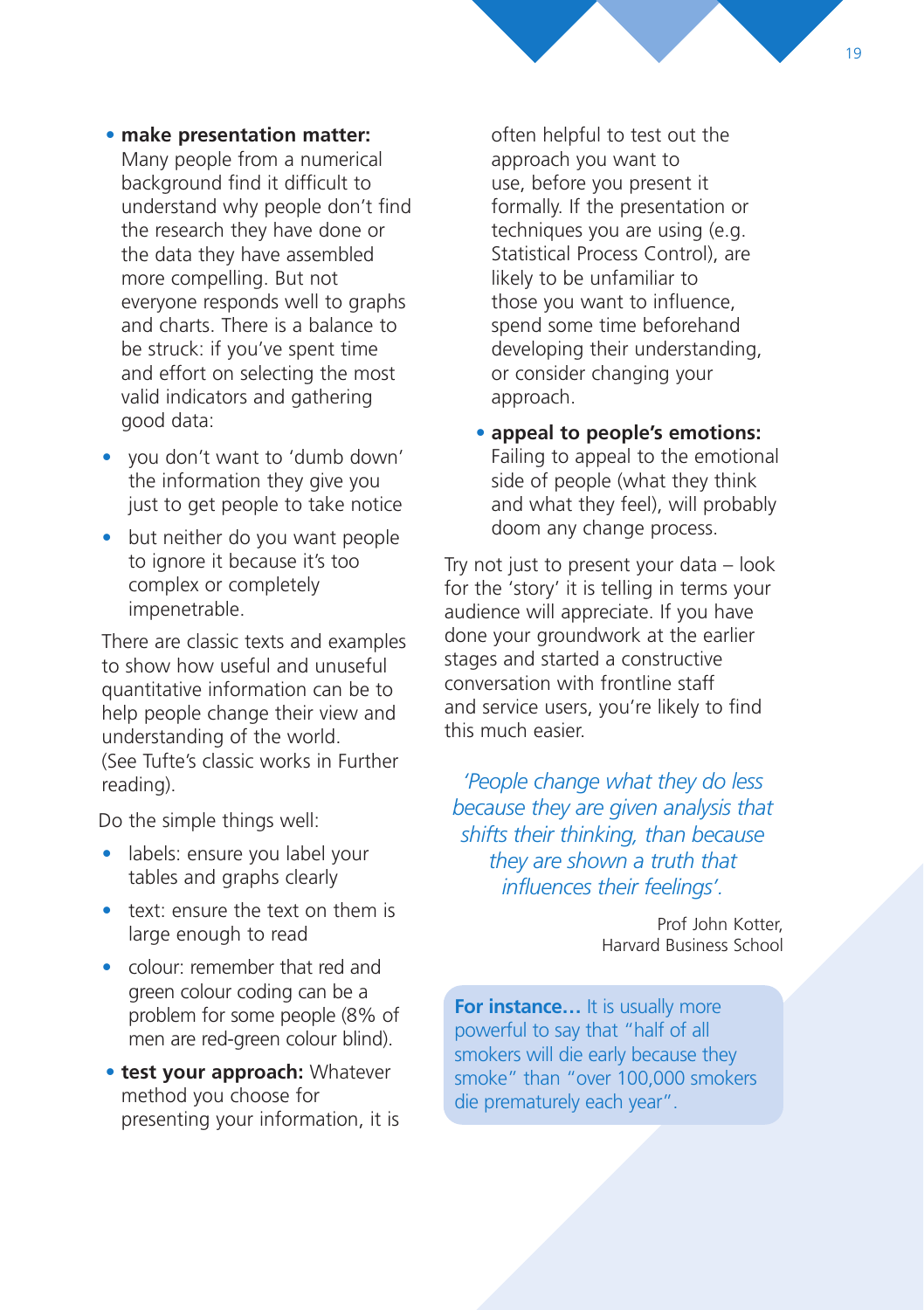## **5.4. The importance of timing, context and original purpose**

The right indicator, at the right time and in the right context can stimulate huge change, where it might have no effect in other contexts and at other times. So if an indicator has been developed for one purpose (e.g. for research and surveillance), and you use it for another (e.g. performance management), make sure you've thoroughly thought through the implications. Indicators that are thoughtlessly used will be carelessly treated and even manipulated by those whose behaviour it is trying to influence for the patient's and public's good. People will even start to manipulate the system to meet the target set by the indicator, forgetting

or avoiding the original intention of the target ("Gaming").

The lesson is always to remember the circumstances in which an indicator has been developed before using it elsewhere. It may still be useful, but the context always needs to be considered and made explicit.

**For instance…** Research shows that patients in A&E departments feel highly reassured when they are seen by a clinically qualified professional a soon as possible after they arrive. Setting this as an indicator (time to see a clinically qualified professional), and a target (time to see a clinically qualified professional is within 30 minutes), may mean that some departments merely deploy someone to say hello – not a good use of a professional's time.

# **3 points to take away**

- indicators, although essential in every improvement process, will not by themselves motivate people to change.
- good communication bridges the gaps between measurement, understanding, and improvement.
- in order to influence people, indicators need to be presented in ways that are easy to understand and in ways that make changes to the system compelling and possible.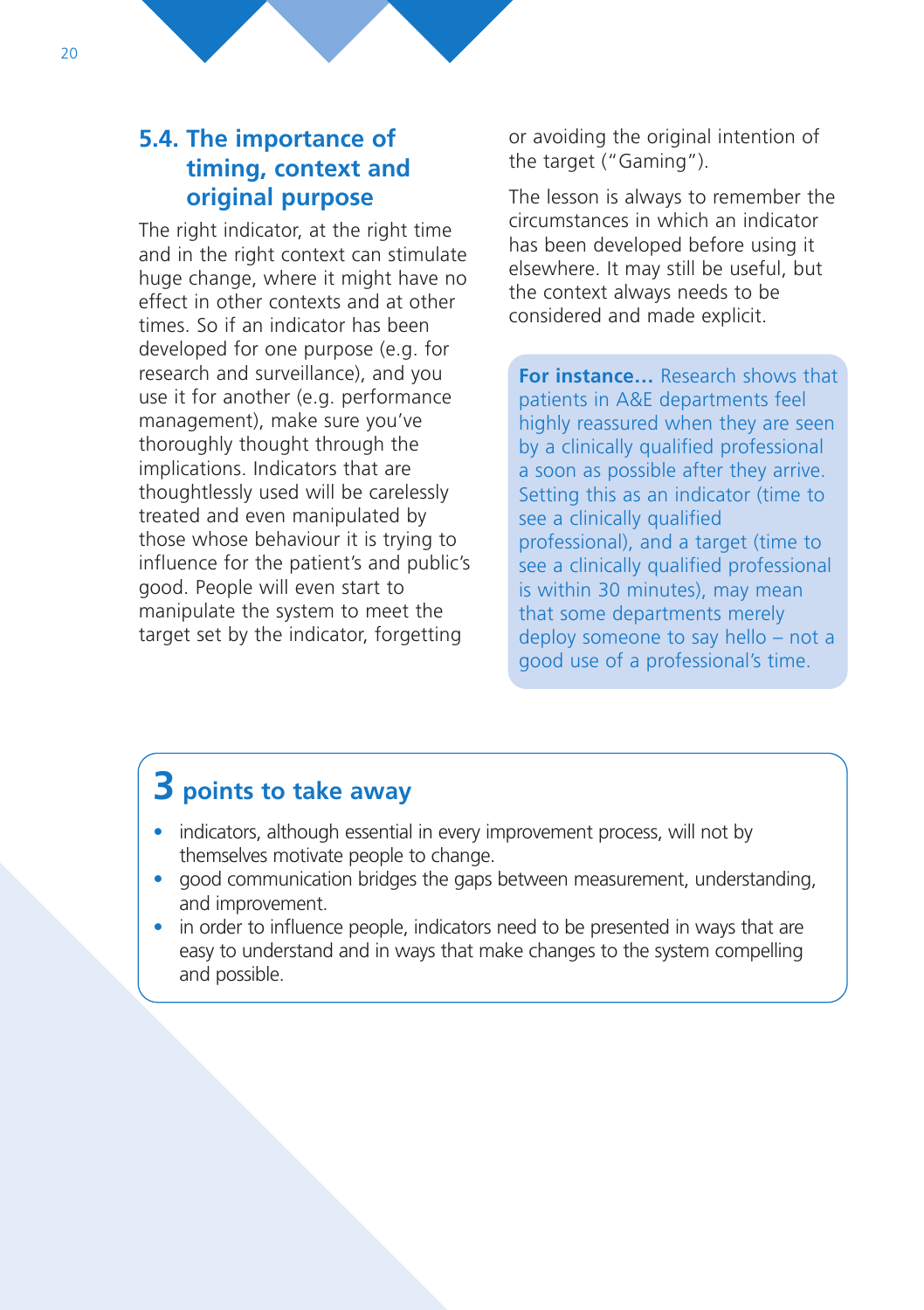# **6. Frequently asked questions**

## **Q. What role does qualitative evidence play when using indicators?**

**A.** Perceptions are very real; they can drive or block necessary change. Qualitative research (about how people think and feel), is extremely important in indicator work – yet often (and wrongly), indicators confine themselves to quantitative data. It is important for those people aiming to improve the system to be very aware of the power of feelings and perceptions in understanding an improvement in a system.

## **Q. How closely related does the issue being measured have to be to the objectives of the system or organisation?**

**A.** The two most essential features of an indicator are that it has to be intrinsically valid (measure what it claims to measure), and to be important and relevant to the objectives of the system or organisation it is measuring. This is especially true in managing the performance of a system. Focus on what is important, before moving on to what is interesting.

## **Q. What is meant by a balanced scorecard of indicators?**

**A.** Any indicator will give only a very specific and limited perspective of a wider situation. Think of trying to watch a football match through a very small gap in a fence. It will only give a limited picture of the whole game. Different indicators (like different gaps in the fence), give different but complementary 'slices' of the whole situation. They need to be added together to get a picture of the entire pitch and an understanding of the whole game. That's why indicators are often used in baskets or sets; each measuring an important but different aspect of the system. This is the 'balanced scorecard' approach.

#### **Q. Some indicators are composed of 'synthetic estimates'. What does this mean?**

**A.** When specific data are not available locally (e.g. because there is no routine data collection of that sub population or of that particular geographical area), it is sometimes possible to estimate or synthesise such data. This can be very valuable to give local decision makers an approximate feel for the scale of an issue, although it is clearly unsatisfactory if an evaluation of a special and local initiative is required.

## **Q. Can we afford to measure ourselves?**

**A.** The pressure on health organisations is to deliver frontline services, rather than invest in people with clip boards, stopwatches and tape measures. Measurement has a cost and this cost should never outweigh the benefits it brings. However, the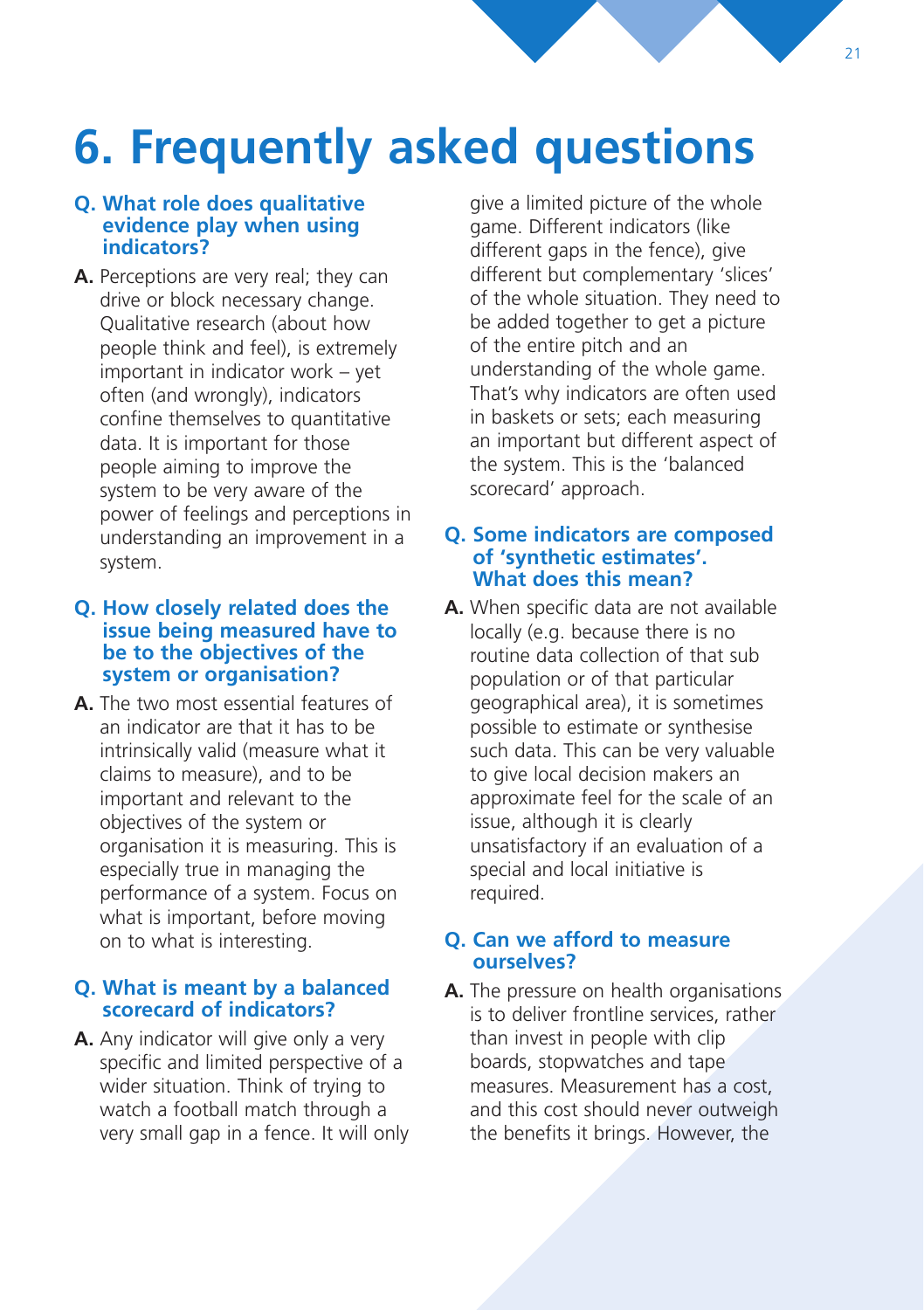question should perhaps be reversed: do we have sufficient enough resources so that we can use them without any systematic, valid information on whether we are actually delivering what we think we are delivering, or indeed are we addressing a need we only think exists?

### **Q. How can we be sure of the quality of commercially available indicators?**

**A.** Health-related intelligence (like all intelligence), is an increasingly competitive business where there are multiple providers of numerous products, including measurement systems and indicators. The same critical appraisal process that is routinely applied to research

findings should be applied to indicators wherever they come from. Commercially provided indicators, being driven by the market, can be highly responsive to user needs. However, the disadvantage is that they can sometime be difficult to 'deconstruct' because the way they are assembled may be part of their commercial value and thus subject to some confidentiality. This can make it difficult to appraise their suitability and validity. Nonetheless, commercially-provided measurement systems should not be ignored. They can make a valuable, stimulating and innovative addition to a responsive measurement process.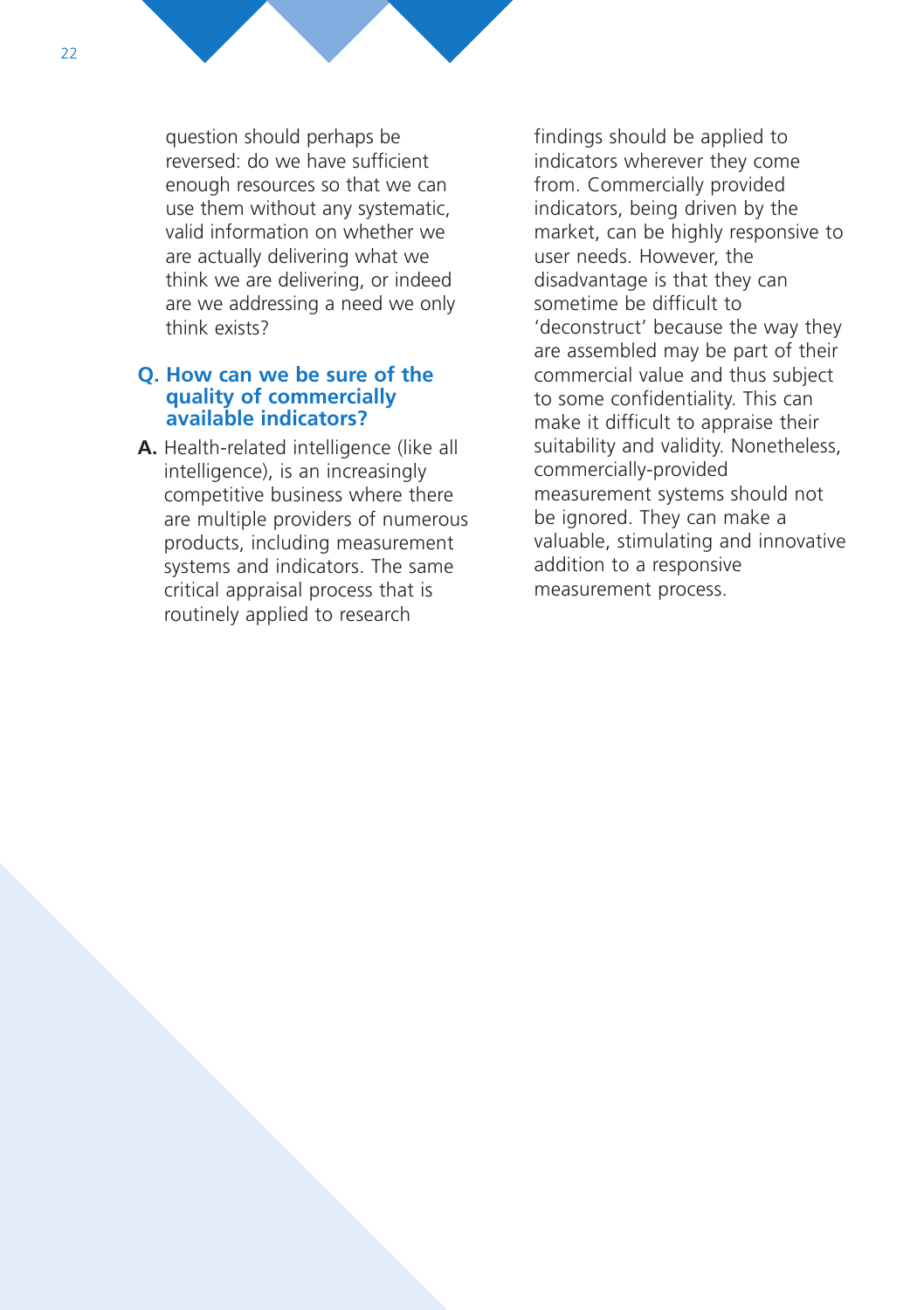# **7. Criteria for good indicators and good indicator sets**

## **Objectives of this section:**

- to offer a systematic approach to designing, appraising, and choosing indicators and indicator sets (especially for Directors of Performance and Chief Executives)
- to offer a systematic approach to those people who have to make decisions on the basis of indicators and indicator sets about which they will not be completely familiar (especially for Non executive Directors)
- to offer a systematic approach to those people who have to deal with the next steps of measurement and monitoring of the systems (especially for Performance Managers and Team Leaders).

## **7.1. Critically appraising indicators**

No indicator in the history of measurement and improvement is perfect for all purposes. No indicator will perfectly satisfy all the criteria and questions below. The important issue is that these questions have been considered and assessed systemically, and any compromises judged acceptable, and made explicit.

These questions are grouped into five sections, with comments that relate to each question – most of the issues are mentioned elsewhere in this guide.

The first two questions are the most important.

A. Do the indicators address the **important** issues?

B. Are they scientifically **valid**?

Don't proceed unless the indicator(s) you are assessing are both important and valid.

## **A: Importance and Relevance?**

If you are not clear about the most important aims of the system you are measuring (such as its purpose, measurable objectives, etc…), then do not proceed until you have clarified this at a senior level. Only then will you know if the indicators you are assessing are important and relevant.

## A1. Does this indicator measure a sufficiently important question/service?

**Comment:** People often fail to measure and address what is most relevant. Your indicators must focus on, and measure key parts of the process, and/or outcome. Indicators must be chosen and used in a way that relates very specifically to the objectives of the system in question. The indicators have to appeal to the people's perception of the importance and the possibility of improvement (sometimes referred to as "Perceived Public Value").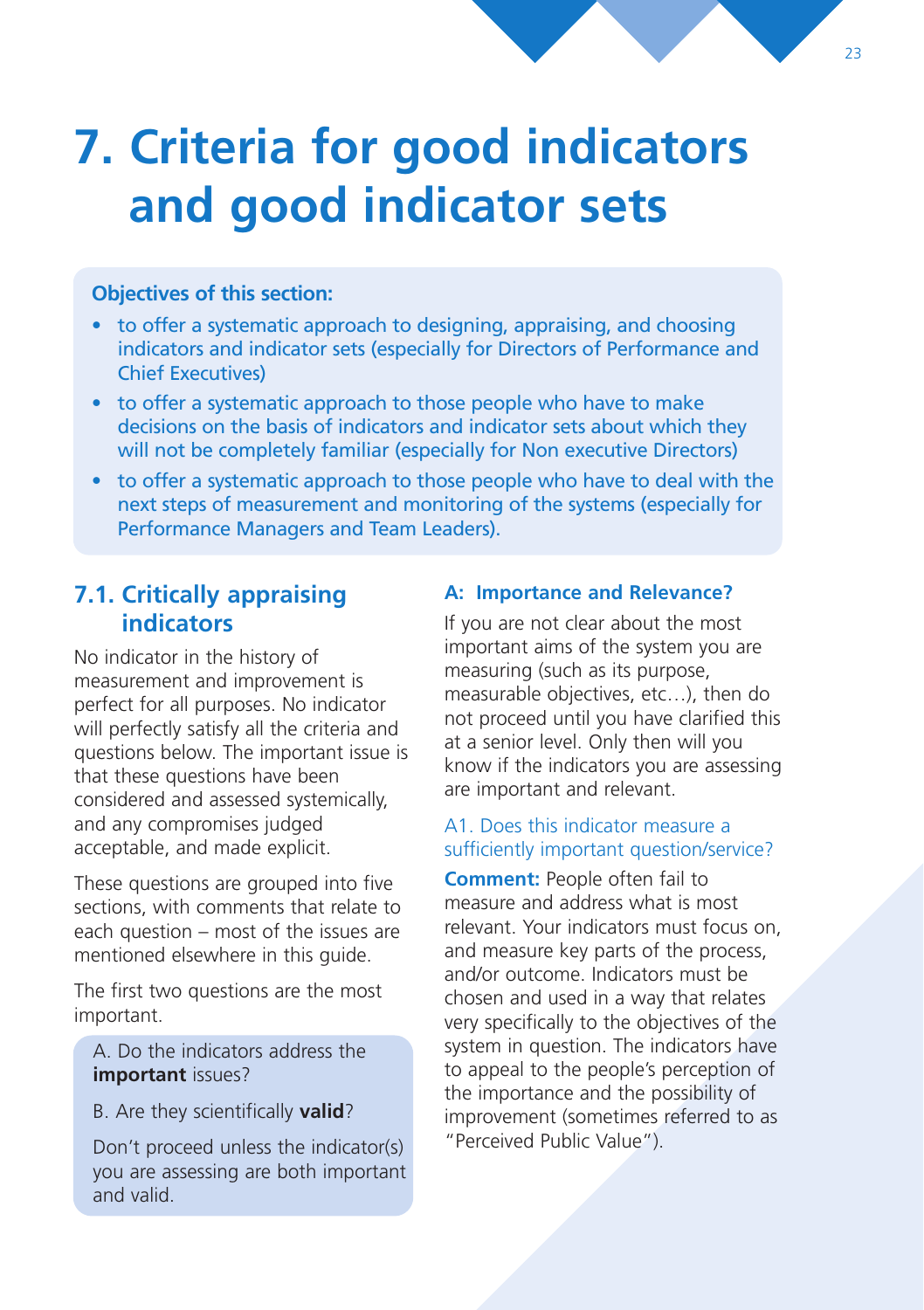A2. If you are considering a set of indicators, is it a balanced set? (i.e. are all important areas covered without undue emphasis on any one area?)

**Comment:** Measurement often concentrates unduly on some parts of a system at the expense of other equally important parts of the system. Consequently, some parts are overmeasured and others under-measured.

## A3. Is the set of indicators you are proposing likely to clarify the consensus on the objectives of the system/organisation?

**Comment:** Using indicators that measure the right data; in the right parts of the system; at the right time, is a powerful way to develop and share the consensus.

## **B: Validity (Does this indicator actually measure what it is claiming to measure?).**

If you are not sure if the indicators you are proposing actually measure what they claim to measure, then do not proceed until the proposed indicators have been tested (i.e. validated).

#### B1. Does this indicator really measure the issue?

**Comment:** Many indicators claim to measure important parts of a system or a service but often fail to do so. There are many reasons for this e.g. the issue being studied might be an outcome and the indicator being used is a measure of infrastructure or process. This can be further complicated when there is a poor or ill understood relationship between the infrastructure or process of a system and its outcome.

Do not proceed until you have clarified A and B. Then ask:

C. Is it actually **possible** to populate the indicator with meaningful data?

D. What is the **meaning**? What is the indicator telling you and how much precision is there in that?

## **C: Possibility (Is it actually possible to populate the indicator with meaningful data?).**

If you are not sure if it is even possible to construct and populate the indicators, then do not proceed until this has been checked. This is particularly important for those people who are tasked to actually design (rather than just choose), indicators.

## C1. Are sufficiently reliable data available at the right time, for the right organisations with the appropriate comparators?

**Comment:** You need the right data both for the issue in question and for appropriate comparators (place, people, organisation, time…). However, do not be seduced solely in the direction of data availability. The right indicators are based on the objectives of the organisation and the not just the availability of data.

## C2. If not, is the extra effort and cost justifiable?

**Comment:** It may be desirable to know even more than you do, but is it worth it? Is it likely to change your decision?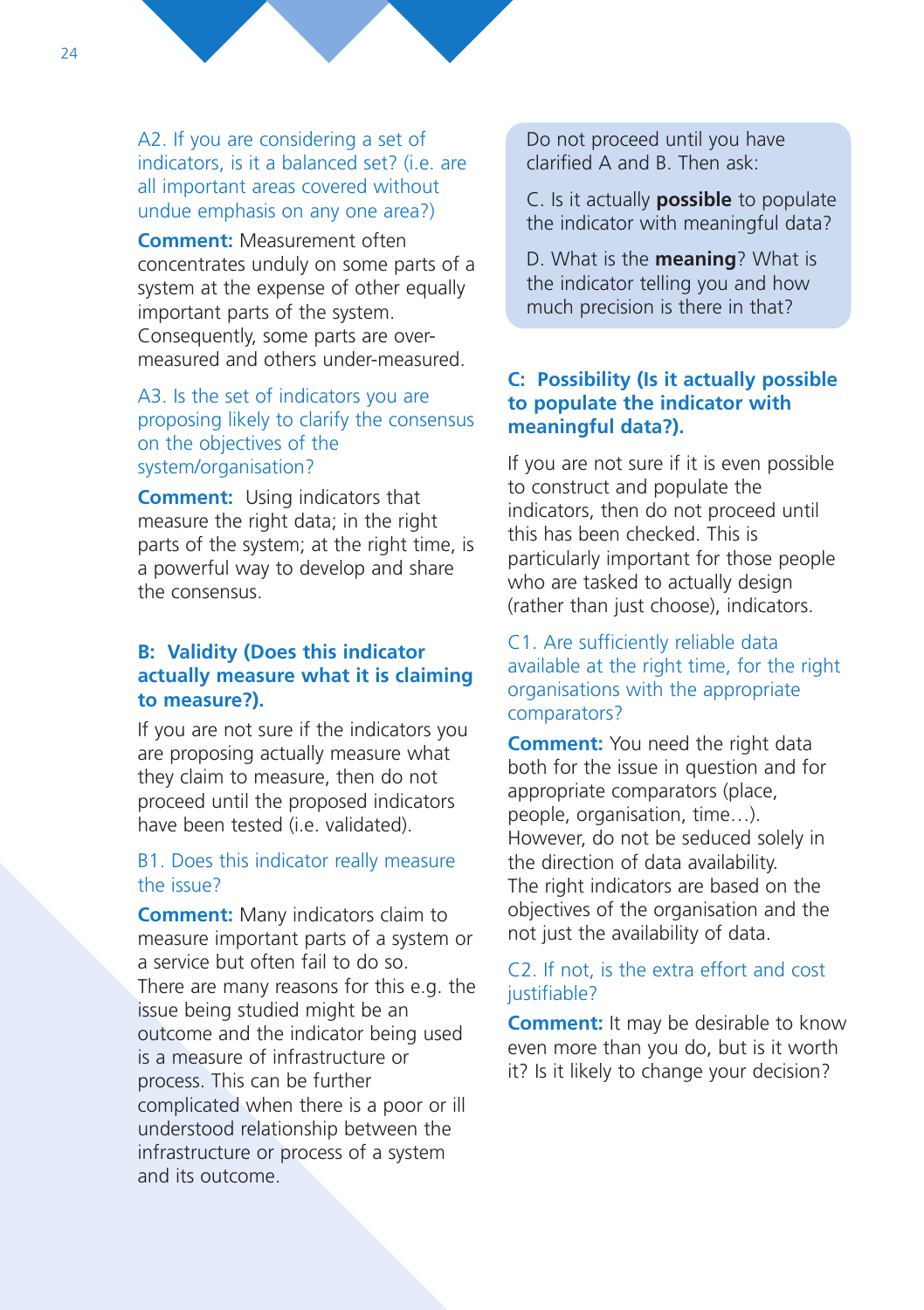## **D: Meaning (What is the indicator telling you and how much precision is there in that?).**

If you have no idea what the results of any indicators you design or select actually mean when they have been populated and displayed, then do not proceed.

## D1. Will the indicator be able to detect and display a variation that is important enough to warrant further investigation?

#### **Comment:** A key question!

The indicator should ideally be capable of identifying all the issues (and only those issues), that need further investigation. It should not identify random variations that should be ignored i.e. "noise".

D2. If the indicator is high or low, what does it actually tell you, and does it give enough accurate and precise information for you to be able to investigate further and take any necessary action?

**Comment:** A surprising number of indicators give you very little additional information because you may not be sure if an apparent outlier really means anything. You need to be confident you can judge the acceptable limits of the value of an indicator before pursuing it.

## D3. Can the indicators be understood (and deconstructed), in order to understand the particular reasons for the results?

**Comment:** Often, people scratch their heads and guess the reasons for a particular result because they do not know enough about how an indicator is constructed in order to work backwards and understand the issues that may be causing a particular value.

D4. Can the implications of the indicator results be communicated to, and believed/appreciated by the right audience?

results are displayed, interpreted, and communicated are key to subsequent action and any improvement.

Finally ask what are the **implications**? What are you going to do about it?

## **E: Implications (What are you going to do about them?).**

If you do not understand the implications of an indicator in terms of whether the result suggests further investigation, then do not proceed until you do. Ensure you understand what actions might be possible if such investigation confirms the need to act.

## E1. Is there sufficient understanding of the system so that any issues identified can be investigated further and addressed effectively?

**Comment:** Once you are clear there is an issue where further investigation may be warranted, you must be clear there is good evidence on how to act (or sufficient investment and research to find this out). Otherwise you will merely identify issues you do not know how to address, or worse, address wrongly.

## E2. Are the results likely to induce perverse incentives and unintentional consequences?

**Comment:** You need to be able to act in a way that gets to the root of the issue, not by gaming or by manipulating the data.

## E3. Can the indicator monitor the issue regularly enough so that further investigation and action can be taken before the issue is revisited?

**Comment:** The system must be sufficiently responsive so that problems are addressed early but not measured so often that the action has not had the chance to have had effect.

**Comment:** The compelling way in which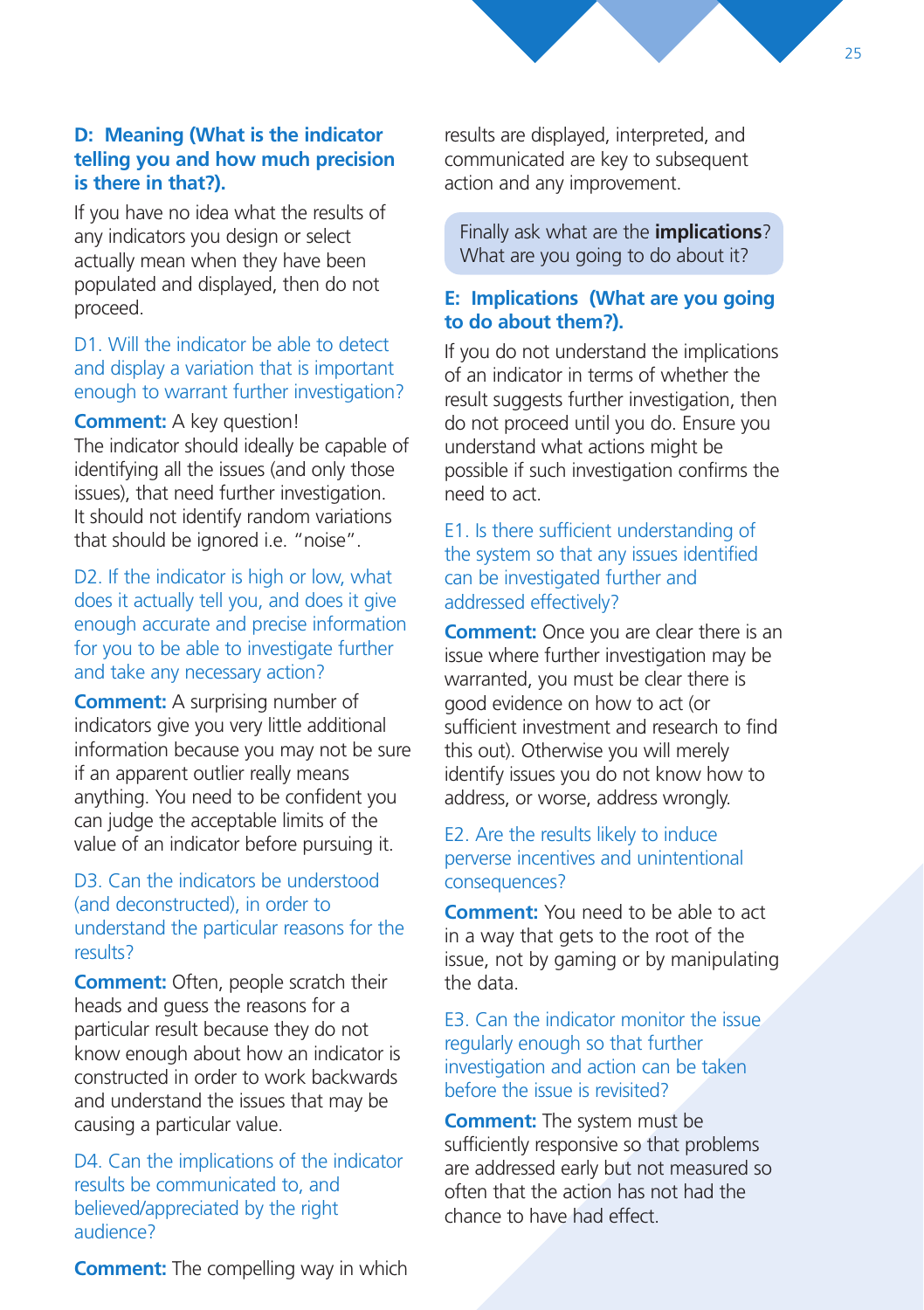## **7.2. Here are some examples of how these questions can help you highlight some of the practical shortcomings of indicators, even those still widely in use.**

Examples 1 and 2 have a public health focus and examples 3 and 4 have a more clinical focus.

## **Example 1:**

## **Indicator title:**

## **Mental health indicator in Health Profiles 2006 (subsequently dropped)**

**Defined as:** the 'practice register of people with severe long-term mental health problems who require and have agreed to regular follow-up'.

**Why was it problematic?** The indicator was difficult to interpret: a high number could either mean that the system is treating high numbers. or alternatively, a high prevalence, or even both. Conversely, low numbers suggested either a low prevalence of mental health problems, or only small numbers of people accessing treatment, or both. Consequently, the results of the indicator were largely unhelpful to most people.

The indicator was dropped from the Health Profiles indicator set the following year.

## **Example 2:**

## **Indicator title:**

## **Life expectancy at birth (used widely as a summary measure of population health)**

**Defined as:** the average number of years a newborn baby would survive, if he or she were to experience that area's current death rates as measured throughout his or her life.

**Why is it problematic?** Although it is based on a somewhat hypothetical calculation, this indicator has huge 'face validity' and is also very intuitive. It is a broad, summary measure and as such is influenced by everything that influences the length of life lived.

However, the consequences of this are that it can be difficult to deconstruct why a specific population has a particular life expectancy. There may be very many reasons; and the reasons for a low life expectancy in one population may be completely different from the reasons for a low life expectancy in another.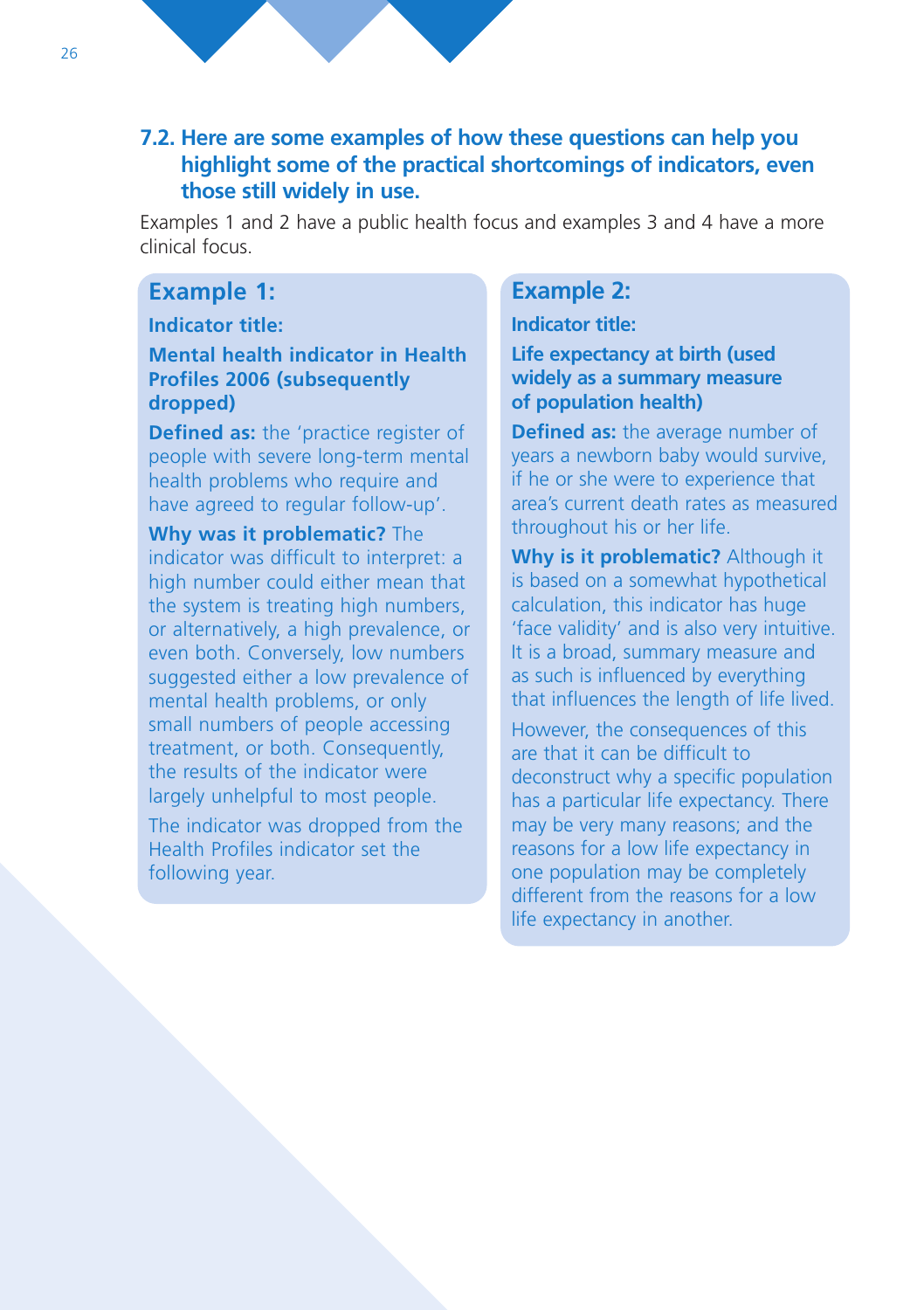# **Example 3:**

**Indicator title:**

## **Call to needle time in suspected myocardial infarction**

**Defined as:** % of patients who received thrombolytic treatment within 60 minutes of calling for professional help. MINAP clinical audit.

**Why is it problematic?** There are many people who call for help complaining of chest pain and who do not meet a final audit definition of myocardial infarction.

Why is it used? It remains a good indicator of how often people receive a time-dependent element of treatment for myocardial infarction.

# **Example 4:**

**Indicator title:**

**BMI (Body Mass Index) measurement in people with diabetes**

**Defined as: Quality and Outcomes** Framework DM 2. The percentage of patients with diabetes whose notes record BMI in the previous 15 months.

**Why is it problematic?** Measurement alone may give the illusion of something being done.

**Why is it used?** Getting a measure of the problem is really important, and developing more appropriate measures of change is hard.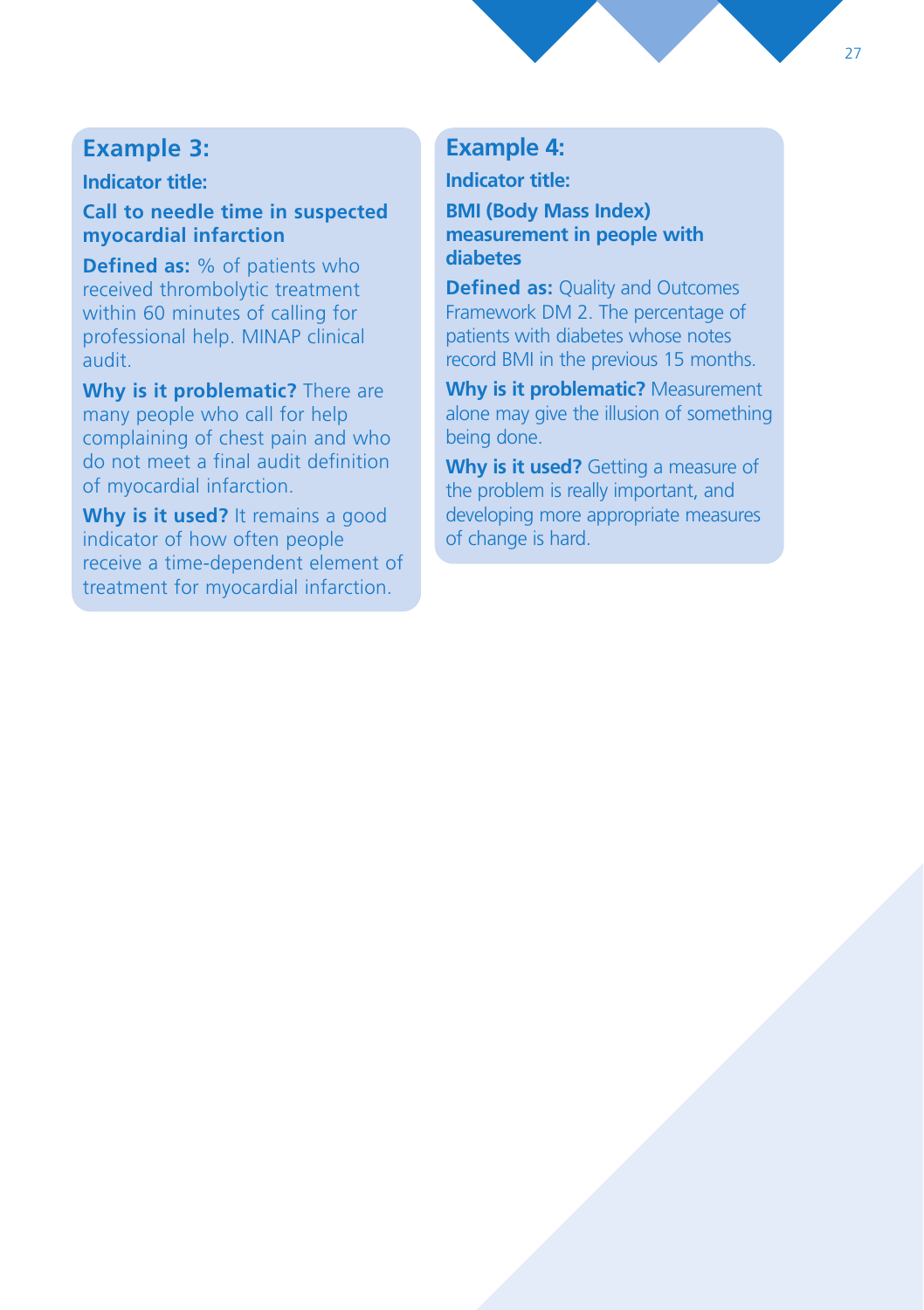# **8. Ten myths about indicators**

## **The only useful indicator is one that covers the complete work of an organisation.**

This is highly unlikely to be even possible. Indicators merely indicate. You are aiming for the most useful slices of reality that give the most comprehensive picture possible, with the least amount of unnecessary detail.

#### **It is possible to design a measure that captures all that is most important about a system.**

Again, this is highly unlikely. Health care involves large and highly complex systems. For instance, coronary artery bypass grafting mortality only covers a tiny fraction of acute activity, but is often used as an indicator for whole areas of the acute sector.

## **Homemade indicators are best: the only indicators that are of any use are those that you design yourself.**

Rarely do you need to design new indicators. Resist the temptation. If you think it will be a better indicator than any other existing indicator, ask why noone else has used it before. In addition, indicators that you have designed yourself are unlikely to have useful comparators, except with itself over time.

## **You only need very few indicators to understand how a system is working.**

You would be very lucky if this were true. Most indicators (and sets of indicators), give you selected slices of reality. You need *many* slices to gain a reasonably valid understanding of the

whole system. Moreover, you need to understand the relationships between the indicators you use, and the issues they are intended to measure.

## **Measurement eliminates uncertainty and argument.**

Indicators exist to prompt useful questions, not to offer certain answers. Promoting a healthy uncertainty and stimulating the right degree of unbiased, informed debate, are what indicators are all about.

## **Unless the data are perfect, the indicator is useless.**

There is a temptation to throw out the baby with the bath water (especially when the result does not conform to your prior assumptions). There are no such things as perfect data or perfect indicators. The skilled manager knows how to appraise the quality of the data and the subsequent indicator in context, and judge how important the indicator is to the whole decision making process. The real question is: are the data good enough for the purpose in hand?

## **It is possible to justify the result of any indicator.**

Being too defensive and not sufficiently open minded often prompts people to explain away the result of any indicator (especially the indicators that suggest poor performance). Simply finding a plausible excuse for every indicator is tactically short sighted, and strategically dangerous. Be open and honest; otherwise you will be rumbled.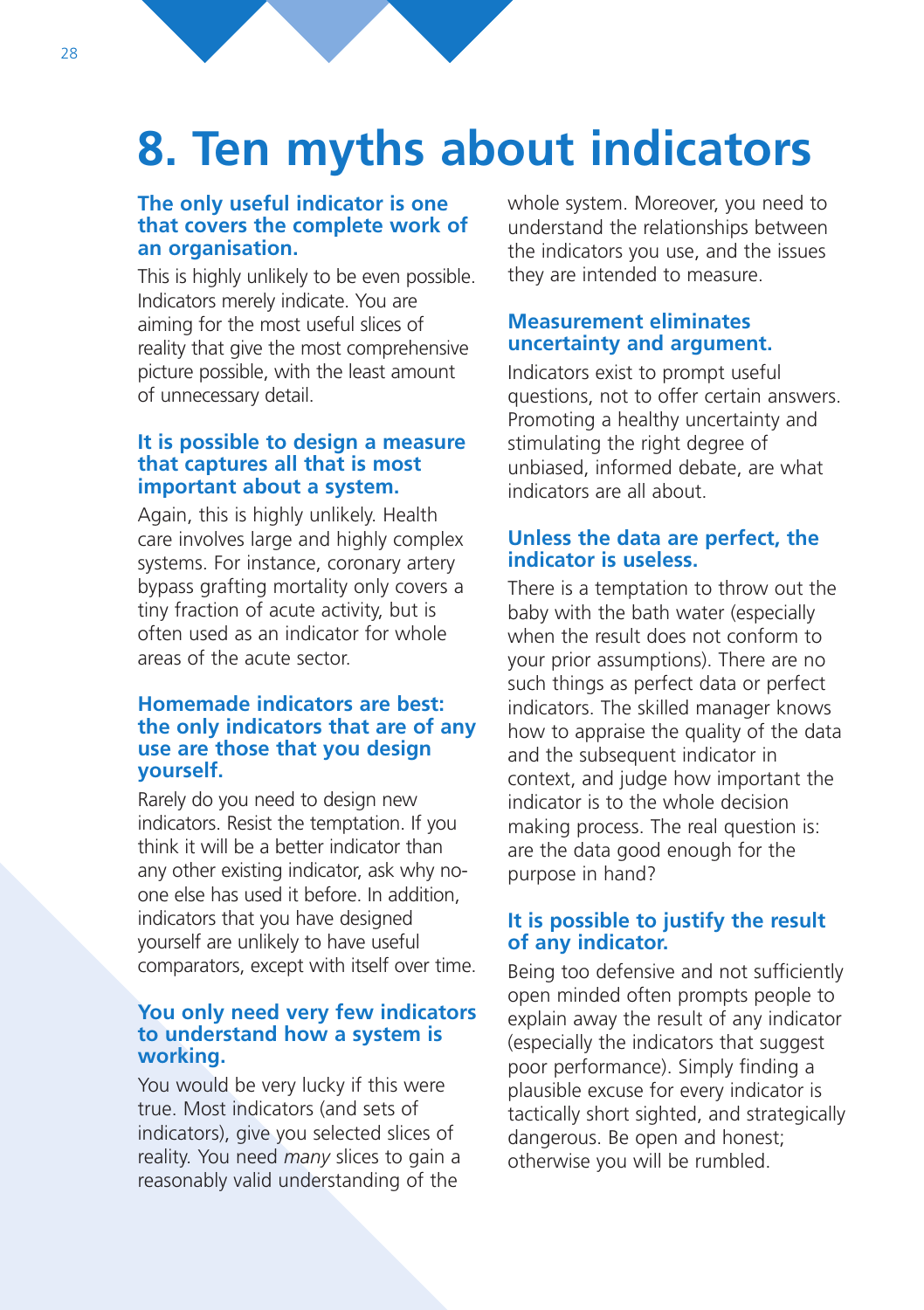#### **It is acceptable to improve the indicator rather than the system.**

This eventually becomes gaming, and leads people to do anything to improve the result of the indicator, except address the problems it is designed to address. Again, you will be rightly accused of not engaging in the true spirit of improvement.

## **It needs to be a common event to make a useful indicator.**

Events (e.g. deaths, infections or mistakes), need to be sufficiently common when trying to make statistically significant comparisons between different organisations, areas, or time periods. However, qualitative data (what people think or feel), can be very powerful from even small numbers of people; focus groups often tap into important issues that surveys or administrative data collections may never reveal.

Secondly, rare and significant events (e.g. adverse outcomes), can be very important indicators; certainly as a starting point to a more complete study to understand the underlying situation. Remember, indicators only indicate; they are no more diagnostic than a screening test.

## **Only local indicators are relevant for local people.**

There is no doubt that indicators that are relevant to local people or practitioners are more likely to be believed. But you will find it difficult to know what the results mean if you have no consistent comparators or benchmarks from elsewhere. Indicators mandated and designed by other people or higher authorities may not always be perfectly relevant locally, but the little you lose in relevance will be more than compensated by validity and comparability.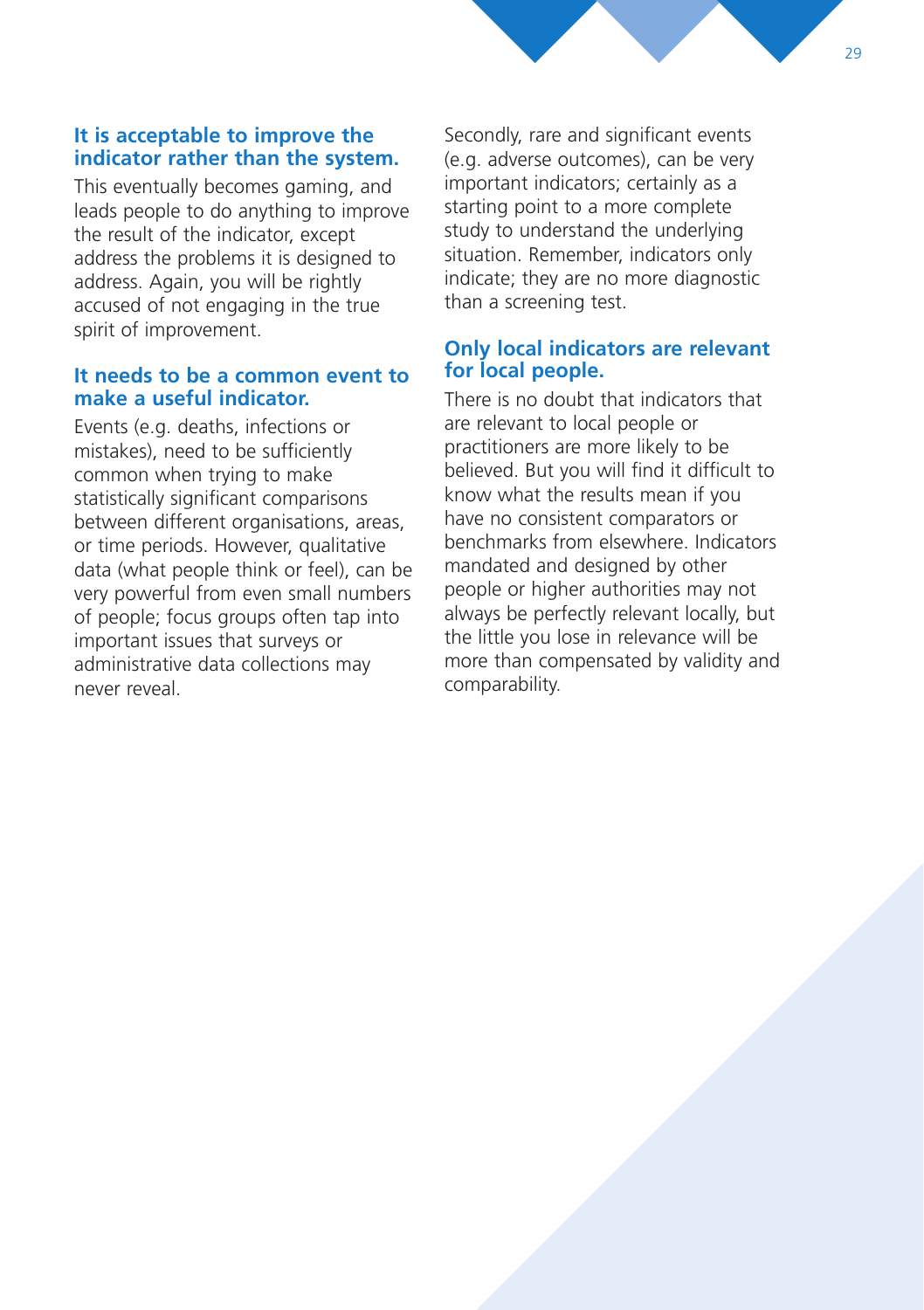# **9. Glossary**

A guide to some of the common terms used when working with indicators

**Basket (of indicators):** A group of indicators that aims to cover a wide range of issues as validly as possible. A common way of using a basket is for people to choose which indicators they *need* locally. The idea is to construct (and often populate), a validated set of indicators that promotes consistency but still gives local users some control in selecting the indicators they want to use.

**Balanced (set of indicators):** A set of indicators which, taken together, reflect as much of a system as possible without duplication, overlap or gaps.

**Benchmark:** An externally-agreed comparator to compare performance between similar organisations or systems.

**Control charts:** A method of displaying the results of Statistical Process Control (See Section 4 (p13) 'Understanding variation').

**Composite indicator:** An aggregation of numerous indicators which aims to give a one-figure indicator in order to summarise measures even further. (ref: Jacobs, Goddard, et al; 2006).

**Criterion:** An area or issue which. according to good evidence, is related to the overall objectives and outcomes of the system or organisation being measured. It needs at some point to be made quantifiable as a standard, indicator or target.

**Dashboard:** A visualisation of the most relevant indicators in one place.

**Data:** Information that is fed into indicators. Without context and comparators, data rarely have significant meaning.

**Funnel plot:** A method of displaying the results of Statistical Process Control.

**Gaming:** To improve the result of the indicator directly, rather than addressing the underlying system that the indicator is seeking to address.

**Indicator:** A summary measure that aims to describe, in a few numbers as much detail as possible about a system, to help understand, compare, predict, improve, and innovate.

#### **Information/Knowledge/Intelligence:**

Processed and accurate data; collated, linked, contextualised, interpreted, presented and disseminated in a timely manner to enable a decision-maker to be better informed.

**Metadata:** (literally: data about data) A description of the data that go into an indicator and how and why the indicator is constructed. The information on the spine of a book is the metadata for the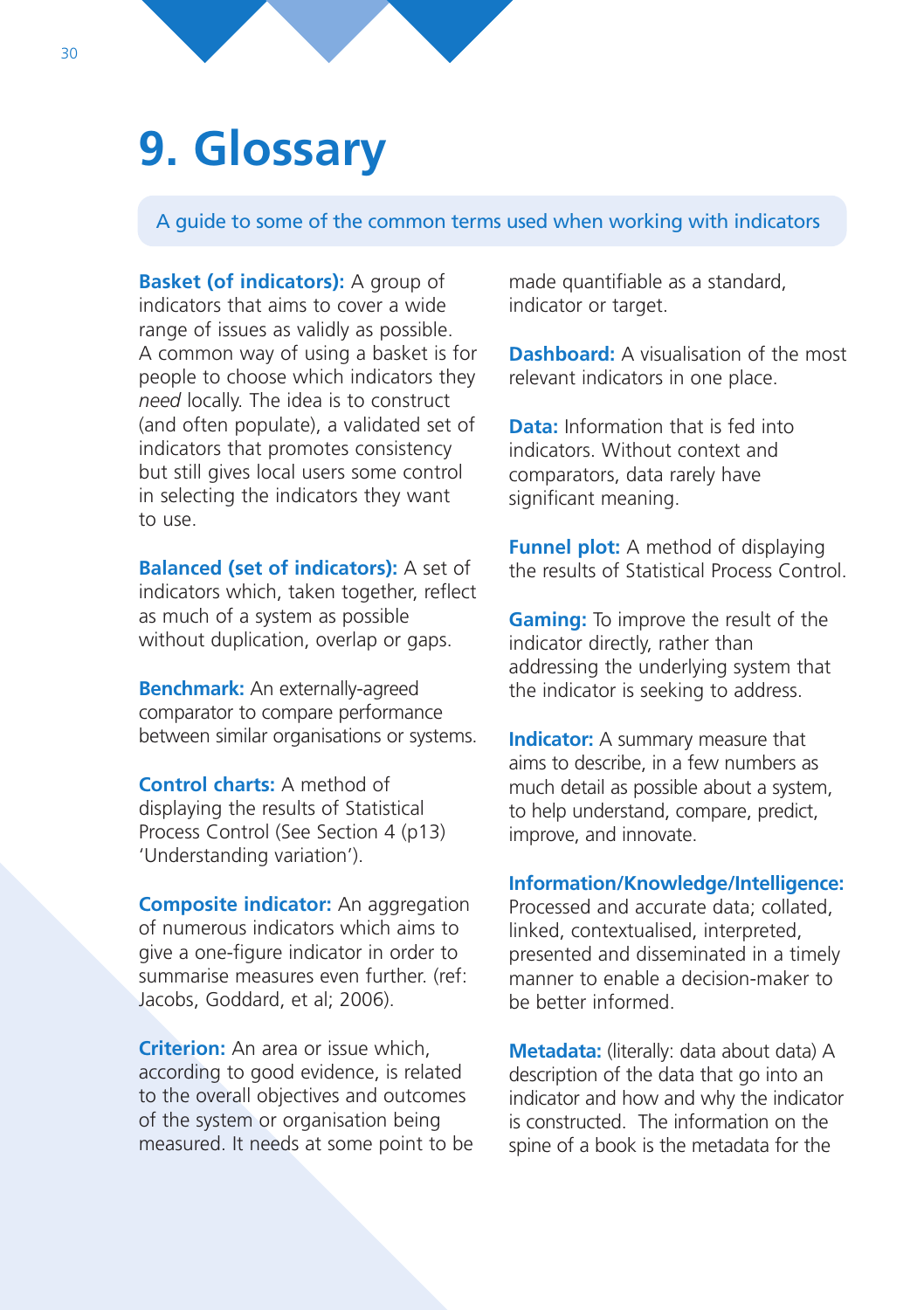information inside the book. (Title, author, publisher…) (See Section 3 p9 'The anatomy of an indicator').

**Metrics:** Any set of data. An indicator is a particular sort of metric that identifies issues that may be worthy of further investigation.

**Monitoring:** The process of regular follow up for specific indicators, with a view to action when a particular threshold is crossed.

**Outcome:** An outcome is a measurable change in health status, sometimes attributable to a risk factor or an earlier intervention.

**Outlier:** A result outside the desirable range.

**Performance:** The degree to which a system delivers, as measured against specific and agreed standards and criteria.

**Quality:** A broad term to describe the multiple dimensions of an organisation's function. Dimensions might include effectiveness, efficiency, responsiveness and accessibility.

#### **Repeatable/Reproducible/Reliable:**

Although some would argue these terms have slightly different meanings, for most purposes they refer to the degree to which a measurement is the same each time it is repeated (see 'validity').

**Standard:** The level at which a criterion is set (sometimes called a benchmark or a minimum standard).

### **Statistical Process Control (SPC):**

Statistical analysis and display (e.g. control charts), which helps distinguish normal, everyday, inevitable variation from the (much more important) special variation. The latter indicates something special is happening which warrants a fuller understanding and often action.

**Surveillance:** Regular and systematic collection, collation and analysis of data. It can be used to spot emerging problems (such as important changes in disease rates), or monitor the important outcomes of e.g. a health care system.

**Synthetic data:** By using research from elsewhere and the characteristics of the local population, it is possible to 'synthesise' a locally useful estimate of data that would otherwise be missing.

**Target:** Whereas indicators imply only direction, targets imply direction, speed, and destination. However, targets are sometimes plucked out of the air with little evidence to suggest whether it will be achieved anyway without any effort, or whether it will be impossible to meet despite any level of effort.

Many indicators used in the NHS are given in the form of targets. The advantage of a specific target is that it can increase the clarity of the timescale. The disadvantage is that specific targets are frequently wild guesses about what is achievable.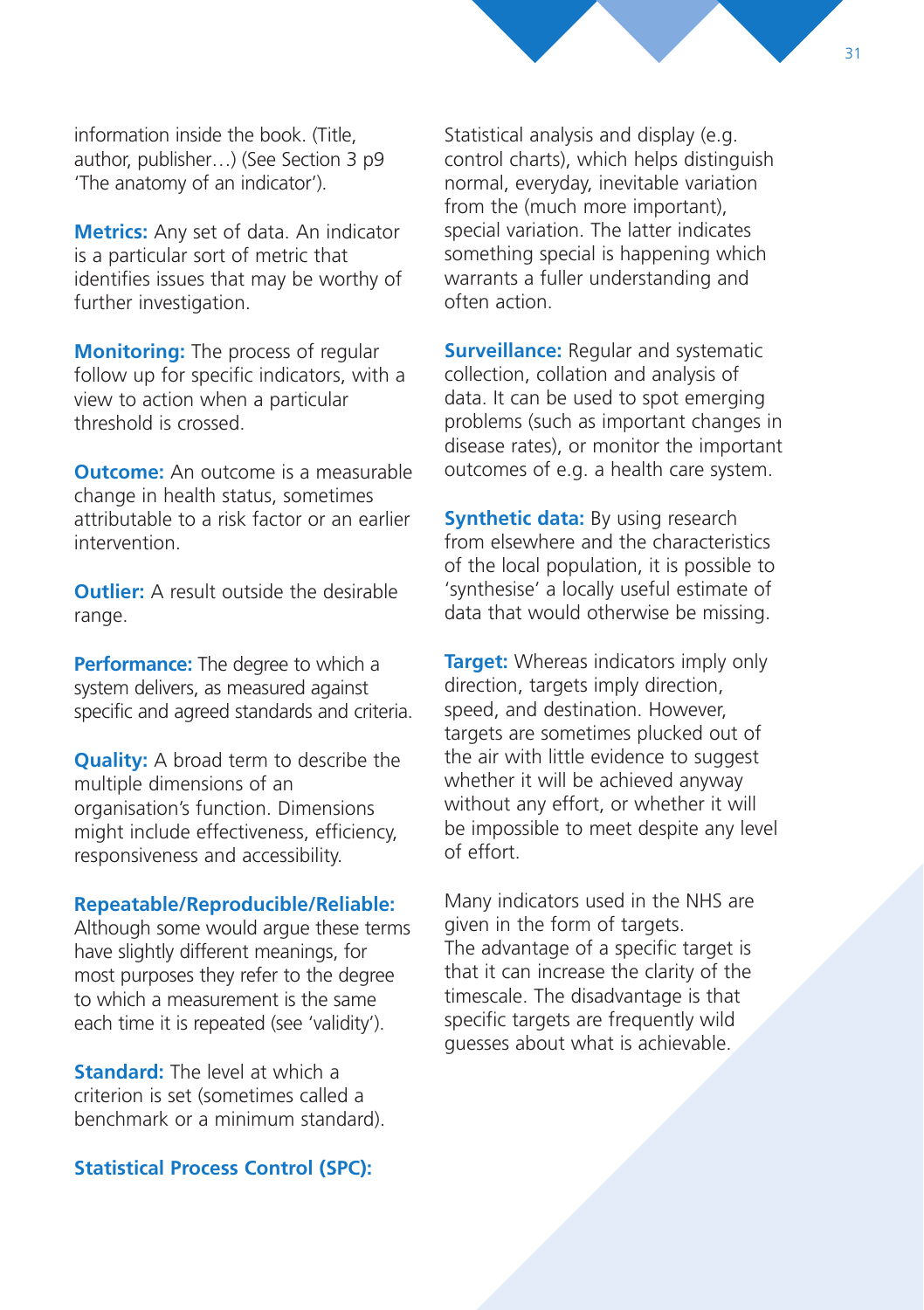**Trajectory:** A predicted future direction and rate of change of the value of an indicator, as predicted by previous changes.

**Trend:** A comparison of the same indicator over time.

**Validity:** Accuracy; the degree to which a measurement truly measure the issue of interest.

## **Variation – common cause:**

Common cause variation is the inevitable variation that is observed in any process. Such variation is characteristic of the whole system. (See section 4, (p13) 'Understanding variation')

### **Variation – special cause:**

A departure from the norm due to a particular characteristic of the outlier, rather than to a characteristic of the whole system. To address such an outlier, the focus should be on the individual case/event/outlier, and not the whole system. (See section 4, (p13) 'Understanding variation').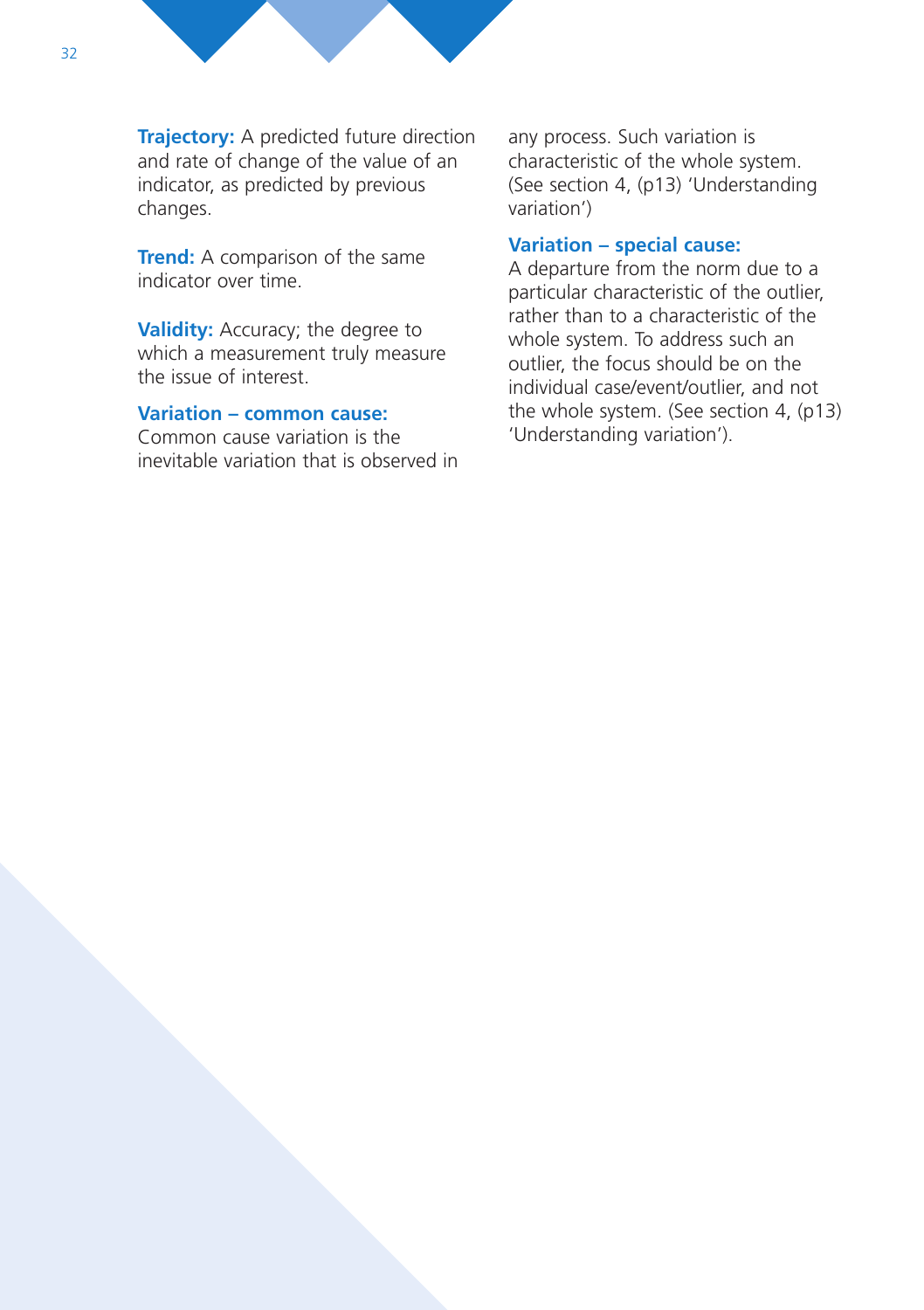# **10. Further reading**

## **Background to indicators**

Flowers J, Hall P, and Pencheon D. Public Health Indicators. Pub Health 119:239-245, 2005.

Thomson R. Appropriate use of data: the example of indicators. Chapter 9, Clinical Governance in Primary Care, 2nd Ed. Van Zwanenberg T, Harrison J. (eds). Radcliffe, Oxford 1998.

## **How to present performance data in compelling and meaningful ways:**

INphoRM 4: Presenting performance indicators: alternative approaches. Battersby J, Flowers J. erpho. Dec 2004 www.erpho.org.uk/viewResource.aspx?id =7518 (accessed: 17 September 2007)

Tufte E. The Visual display of quantitative information. 2nd ed. www.edwardtufte.com/tufte (accessed: 17 September 2007)

Tufte E. Envisioning information www.edwardtufte.com/tufte (accessed: 17 September 2007)

Tufte E. Visual explanations: images and quantities, evidence and narrative. www.edwardtufte.com/tufte (accessed: 17 September 2007)

Smarter Reporting. NHS Confederation No 92. December 2003.

## **How to link measurement using indicators with improvement:**

NHSI: Improvement Leaders' Guide Process and systems thinkings, Measurement for improvement, and Improving flow. 2005.

## **How to appeal to the emotional side of those responsible for change**

Kotter JP, The heart of change. Harvard Business School Press; Cambridge; Mass. (2002)

## **Distinguishing between the different ways of using performance indicators to improve public services:**

Performance Indicators: Good, bad and ugly RSS Working Party on Performance Monitoring in the Public Services. Bird S. (Chair) (2003)

## **Examples of how balanced setoff indicators can be used to give an overview of the health and needs of a population**

APHO Health Profiles www.communityhealthprofiles.info/ (accessed: 17 September 2007)

Kelley E, Hurst J, OECD Expert Group on the Health Care Quality Indicator Project - Criteria for selecting indicators (2006) http://intqhc.oxfordjournals.org/cgi/repri nt/18/suppl\_1/21?ijkey=BT8Q5QCoHyR 1w&keytype=ref&siteid=intqhc (accessed: 18 September 2007)

## **Using indicators online**

Karolinska Institute Innovative methods of displaying indicators online – www.gapminder.org (accessed: 17 September 2007)

## **Examples of how indicators can be selected from a large database**

APHO Indicator Database: www.yhpho.org.uk [Go to indicator database] (accessed: 17 September 2007)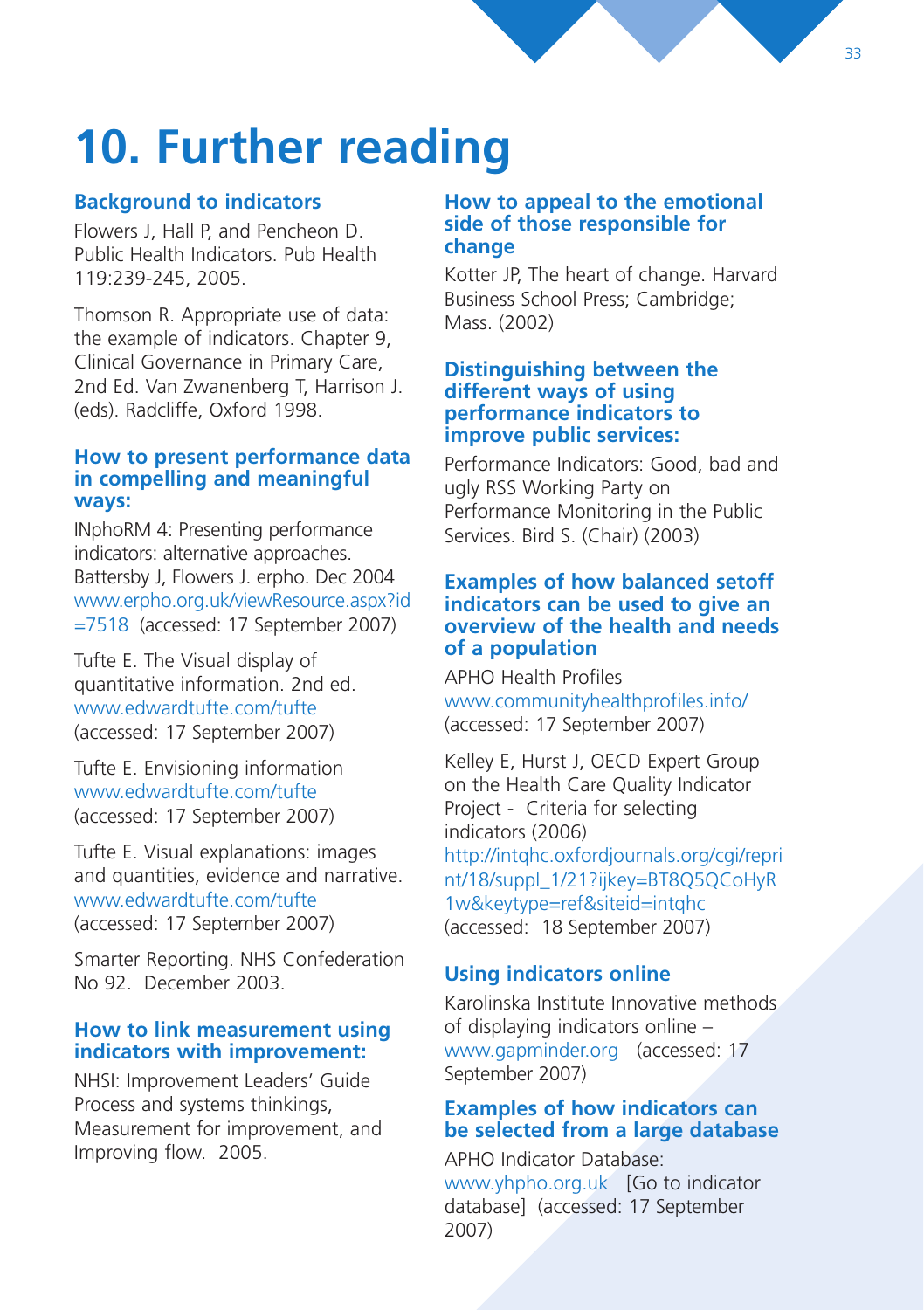## **The pros and cons of composite measures:**

Jacobs R, Goddard M, Smith PC. Public Services: Are composite measures a robust reflection of performance in the public sector. Centre for Health Economics, York. CHE Research Paper 16 June 2006.

## **The shortcomings of league tables…**

Adab P, Rouse AM, Mohammed MA, and Marshall T. Performance league tables: the NHS deserves better. BMJ 324 (7329):95, 2002.

## **…and the advantages of statistical process control**

Mohammed MA, Cheng KK, Rouse A, and Marshall T. Bristol, Shipman, and clinical governance: Shewhart's forgotten lessons. Lancet 357 (9254):463-467, 2001.

Marshall C, Spiegelhalter DJ, Sanderson C, and McKee M. Reliability of league tables of in vitro fertilisation clinics. BMJ 316 (7146):1701-1705, 1998.

Edwards Deming W Critical Evaluations in Business and Management By Wood JC, Wood MC, (eds), Routledge, 2005.

## **Further technical briefings…**

…are available from organisations such as the Association of Public Health Observatories, at http://www.apho.org.uk

and include:

- Statistical Process Control methods in public health intelligence
- confidence intervals
- a practical guide to target setting in a multi-agency environment.

## **International comparators.**

It is sometimes worth thinking about international comparisons of health data. This is increasingly of interest to those working in economic development in the regions where having comparable data and indicators with partner regions in Europe is important. Data are available on health in Europe though mostly this is at a national level. However some data are available at a sub national data and is worth reviewing:

OECD: Statistics Directorate http://www.oecd.org/std

Health for all database of the WHO: http://www.euro.who.int/hfadb

Eurostat: http://ec.europa.eu/eurostat

The EU website via the EU health portal (http://ec.europa.eu/healtheu/index\_en.htm) is a useful entry point to a range of relevant public health material from the European Union.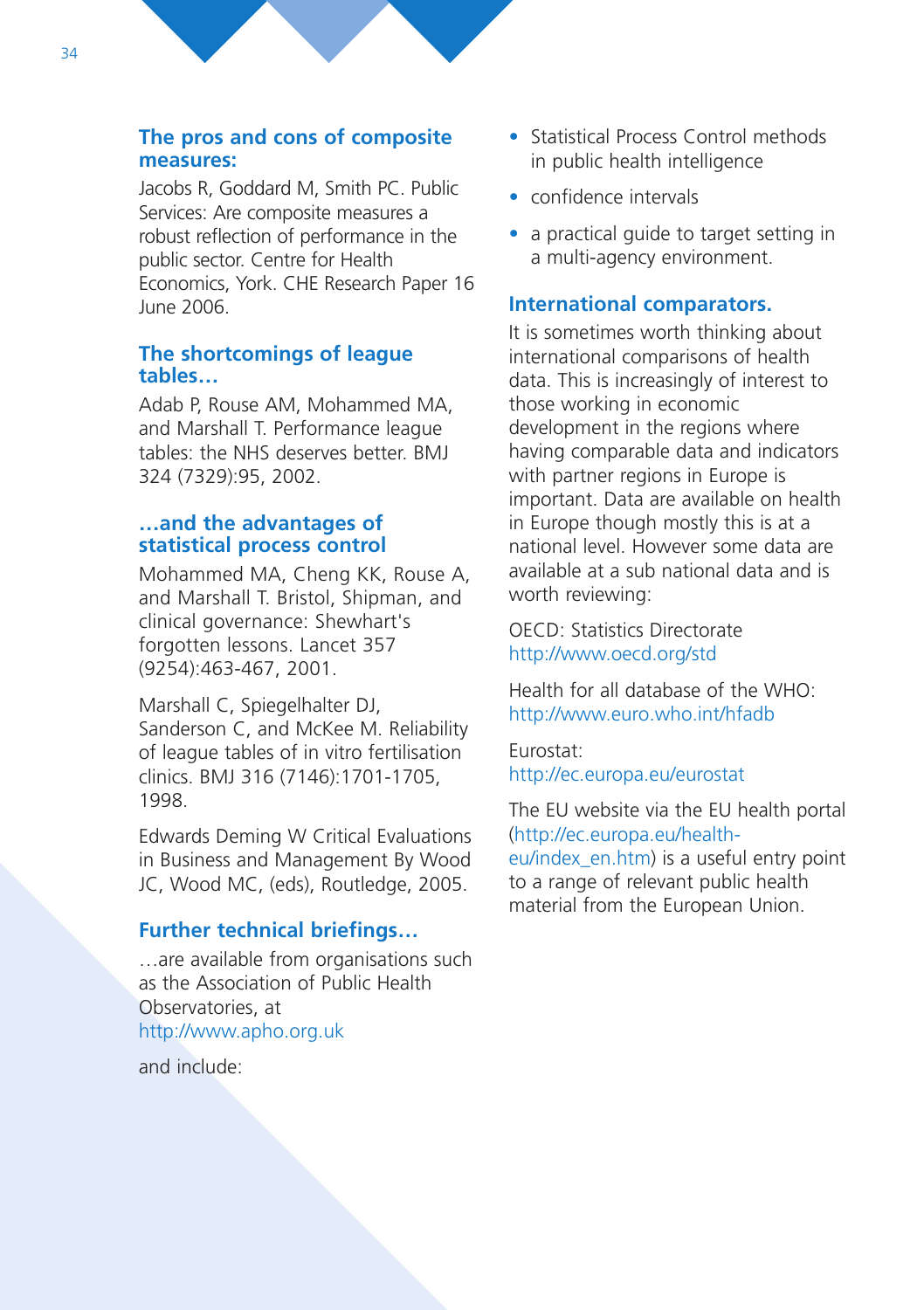# **Appendix A: Full anatomy of an indicator**

The 'people with diabetes' indicator is taken from the 2007 Association of Public Health Observatories (APHO) Health Profiles for England.

This is just one example of several indicators featured in the Health Profiles. Like all the other indicators in this resource, it has been chosen specifically for its potential positive.

**Indicator name** Prevalence of recorded diabetes ("People with diabetes").

**Indicator definition** Diabetes prevalence (from Quality and Outcomes Framework), persons, all ages, June 2006, per 100 resident population.

**Geography** England, Region, Local Authority: Counties, County Districts, Metropolitan County Districts, Unitary Authorities, London Boroughs.

**Timeliness** Data is extracted from the QMAS system annually in June and published in QPID (Quality and Prevalence Indicators Database) in September-October each year.

#### **What this indicator purports to measure** Prevalence of diabetes.

**Why this indicator is important (rationale)**

Diabetes is a serious disease with serious consequences. It is the fifth leading cause of death globally and accounts for about 10% of NHS costs. The burden falls disproportionately on elderly and ethnic populations. We use the indicator in this context as a proxy for healthcare need and demand (a high prevalence of diabetes can indicate a less healthy population with higher service utilisation). The sequelae of diabetes include blindness, amputation, neuropathy, renal disease, heart disease and other complications such as amputation. It is treatable and preventable. Important modifiable risk factors are obesity, diet and lack of physical activity.

#### **Reason to include this particular indicator**

To encourage better collection of the primary data to give more accurate estimates of disease prevalence. To monitor diabetes prevalence. To emphasise the burden of disease. To encourage preventative action.

impact on the health of the population, but also because it is:

- **valid –** it measures what it says it measures
- **meaningful –** it allows comparison of time, place and or people
- **possible to communicate –** to a wide audience.

**Policy relevance** Diabetes National Service Framework.

**Interpretation: What a high / low level of the indicator value means** A high value can indicate genuinely high prevalence and/or better detection and recording. Conversely a low value may indicate genuinely low prevalence or poor detection and recording. There is some evidence (by comparing QOF data between 2004-5 and 2005-6), of all these i.e. there were large increases in prevalence in some practice and slight falls in others, though the national average increased marginally and most practices had reasonably stable estimates suggesting that by and large recording rates had stabilised. In many areas the levels of recorded diabetes were close to those predicted by the PBS model i.e. we believe the indicator to be a good estimate of actual prevalence. (See the PBS diabetes prevalence model

http://www.yhpho.org.uk/viewResource.aspx?id=7).

**Interpretation: Potential for error due to the measurement method** See above. Also because recording is rewarded through QOF points there may be potential for "gaming". There are a large number of codes used to record diabetes on GP systems which may lead to counting errors depending on how the data is extracted (see the QOF definitions for the codes used). There may also be potential biases in the attribution of practice populations to local authority areas but these are probably small.

**Interpretation: Potential for error due to bias and confounding** There may be undersampling of young people, ethnic populations and other vulnerable groups e.g. the homeless and travellers in the numerator.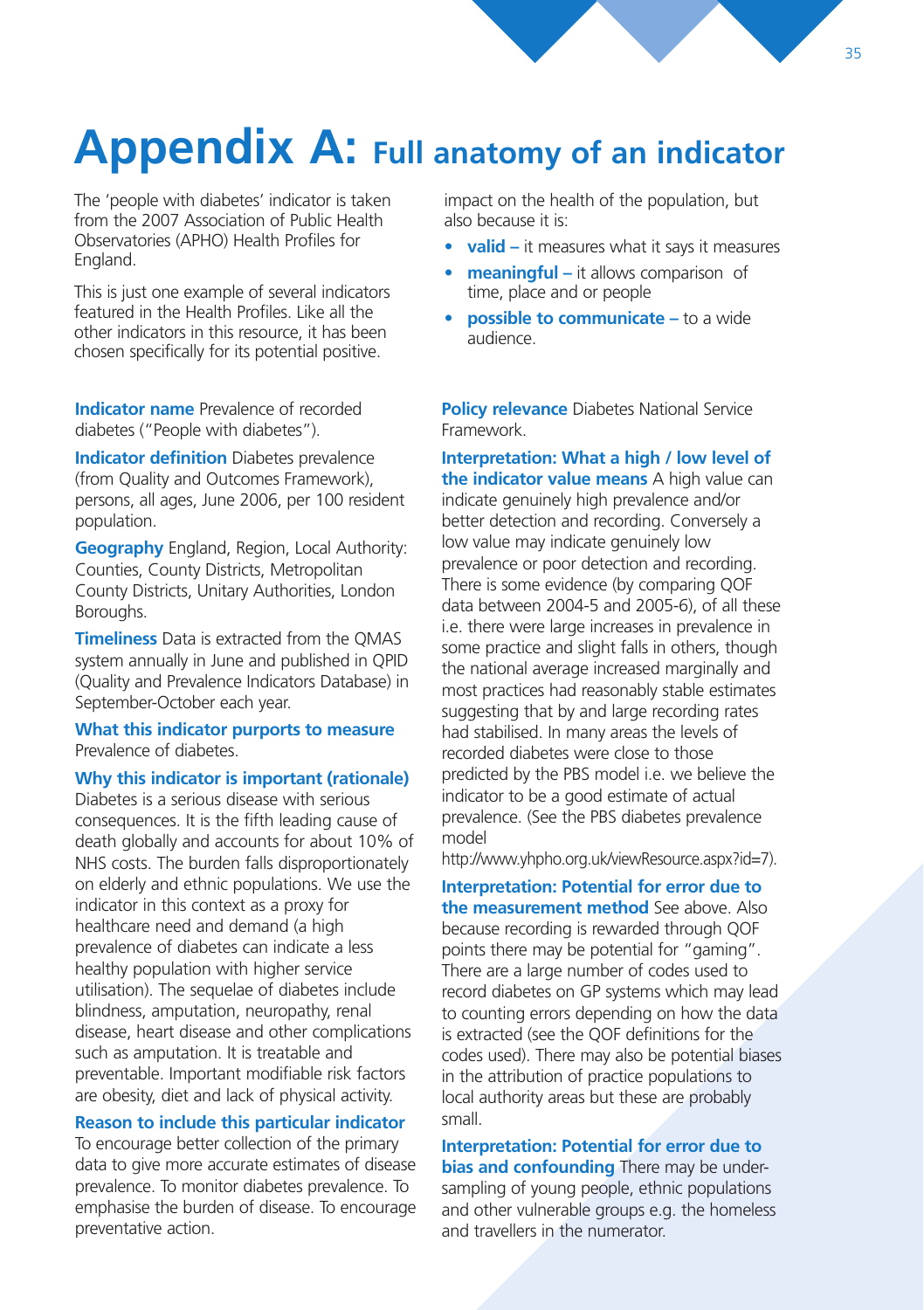#### **Confidence intervals: Definition and**

**purpose** A confidence interval is a range of values that is normally used to describe the uncertainty around a point estimate of a quantity, for example, a mortality rate. This uncertainty arises as factors influencing the indicator which are subject to chance occurrences that are inherent in the world around us. These occurrences result in random fluctuations in the indicator value between different areas and time periods. In the case of indicators based on a sample of the population, uncertainty also arises from random differences between the sample and the population itself. The stated value should therefore be considered as only an estimate of the true or 'underlying' value. Confidence intervals quantify the uncertainty in this estimate and, generally speaking, describe how different the point estimate could have been if the underlying conditions stayed the same, but chance had led to a different set of data. The wider the confidence interval the greater the uncertainty in the estimate.

Confidence intervals are given with a stated probability level. In Health Profiles 2007 this is 95%, and so it is said that there is a 95% probability that the interval covers the true value. The use of 95% is arbitrary but is conventional practice in medicine and public health. The confidence intervals have also been used to make comparisons against the national value. For this purpose the national value has been treated as an exact reference value rather than as an estimate and, under these conditions, the interval can be used to test whether the value is statistically significantly different to the national. If the interval includes the national value, the difference is not statistically significant and the value is shown on the health summary chart with a white symbol. If the interval does not include the national value, the difference is statistically significant and the value is shown on the health summary chart with a red or amber symbol depending on whether it is worse or better than the national value respectively.

**Project Team:** Jean Penny, Clare Allen, Sandra McNerney, Catherine Hannaway, Mark Lambert, David Pencheon.

The project team would like to extend sincere thanks to everyone who contributed their time, expertise and personal experiences to make this guide more relevant and readable.

#### **Special thanks go to:**

Julian Flowers, Jake Abbas, Bobbie Jacobson, John Wilkinson, John Kemm, Mary Morrissey, Paula Whitty, Mohammed Mohammed, Ruairidh Milne, Martin Bardsley, Padmananhan Badrinath, Richard Thomson, Veena Raleigh, Bernard Crump, David Spiegelhalter, Maria Goddard, Vern Farewell, Sheila Bird, Tom Ling.

#### **Wider reference group:**

Clare Allen, Padmananhan Badrinath, Martin Bardsley, Sian Bolton, Sue Braysher, Susan Cannon, Phil Cowley, Bernard Crump, Hannah Dobrowolska, Mark Emerton, Julian Flowers, Maria Goddard, Catherine Hannaway, Jane Hayward, Martin Heaven, Stuart Jeffrey, Mark Lambert, Sandra McNerney, Ruairidh Milne, Mohammed Mohammed, Mary Morrissey, Rachel O'Brien, David Pencheon, Jean Penny, Liz Robin, Emma Sanford, Julia Sharman, Clive Slater, Gary Thompson, Trish Thompson, Nick Tyson, Simon Watson, Paula Whitty, Daisy Wild.